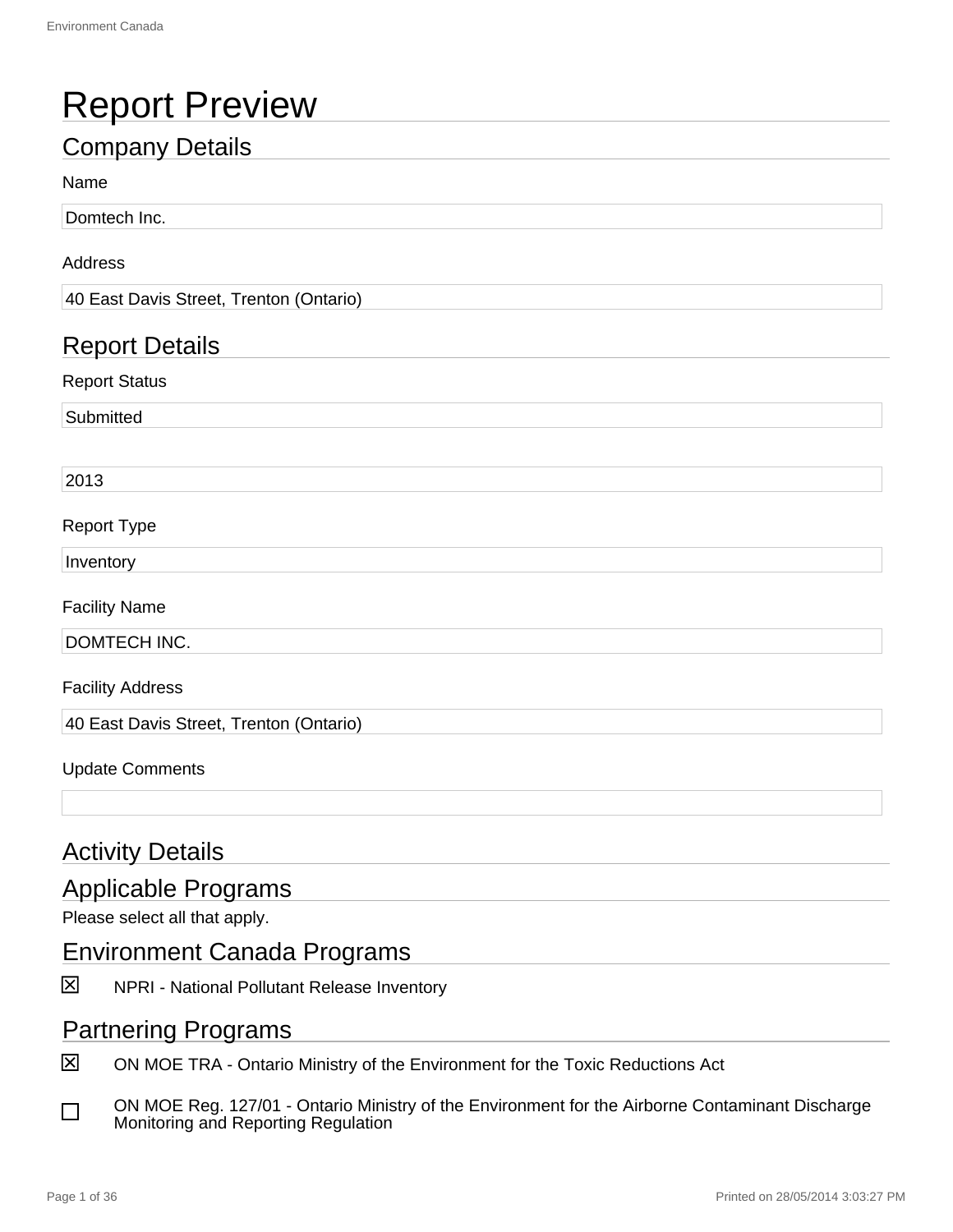| NERM - Chemistry Industry Association of Canada for the National Emission Reduction Masterplan<br>survey                  |
|---------------------------------------------------------------------------------------------------------------------------|
| NFPRER - National Framework for Petroleum Refinery Emission Reductions                                                    |
| Contacts                                                                                                                  |
| Select the appropriate person from the drop-down menu for each contact.                                                   |
| <b>Facility Contacts</b>                                                                                                  |
| Select the appropriate person from the drop-down menu for each contact.                                                   |
| <b>Technical Contact: *</b>                                                                                               |
| <b>Martin Vanier</b>                                                                                                      |
| Certifying Official (or authorized delegate): *                                                                           |
| Tim Bannon                                                                                                                |
| <b>Highest Ranking Employee: *</b>                                                                                        |
| Tim Bannon                                                                                                                |
| Person who prepared the report: *                                                                                         |
| <b>Bradley Sedman</b>                                                                                                     |
| Person who coordinated the preparation of the Toxics Reduction Plan (required after a plan summary has<br>been submitted) |
| <b>Martin Vanier</b>                                                                                                      |
| Company Coordinator (optional)                                                                                            |
| <b>Public Contact (optional)</b>                                                                                          |
| <b>Martin Vanier</b>                                                                                                      |
| <b>Contractor Contact (optional)</b>                                                                                      |
| If you are an independent contractor or consultant, please enter your company name in the field below                     |
|                                                                                                                           |

### Employees and Activities

### **Employees**

Number of Employees \*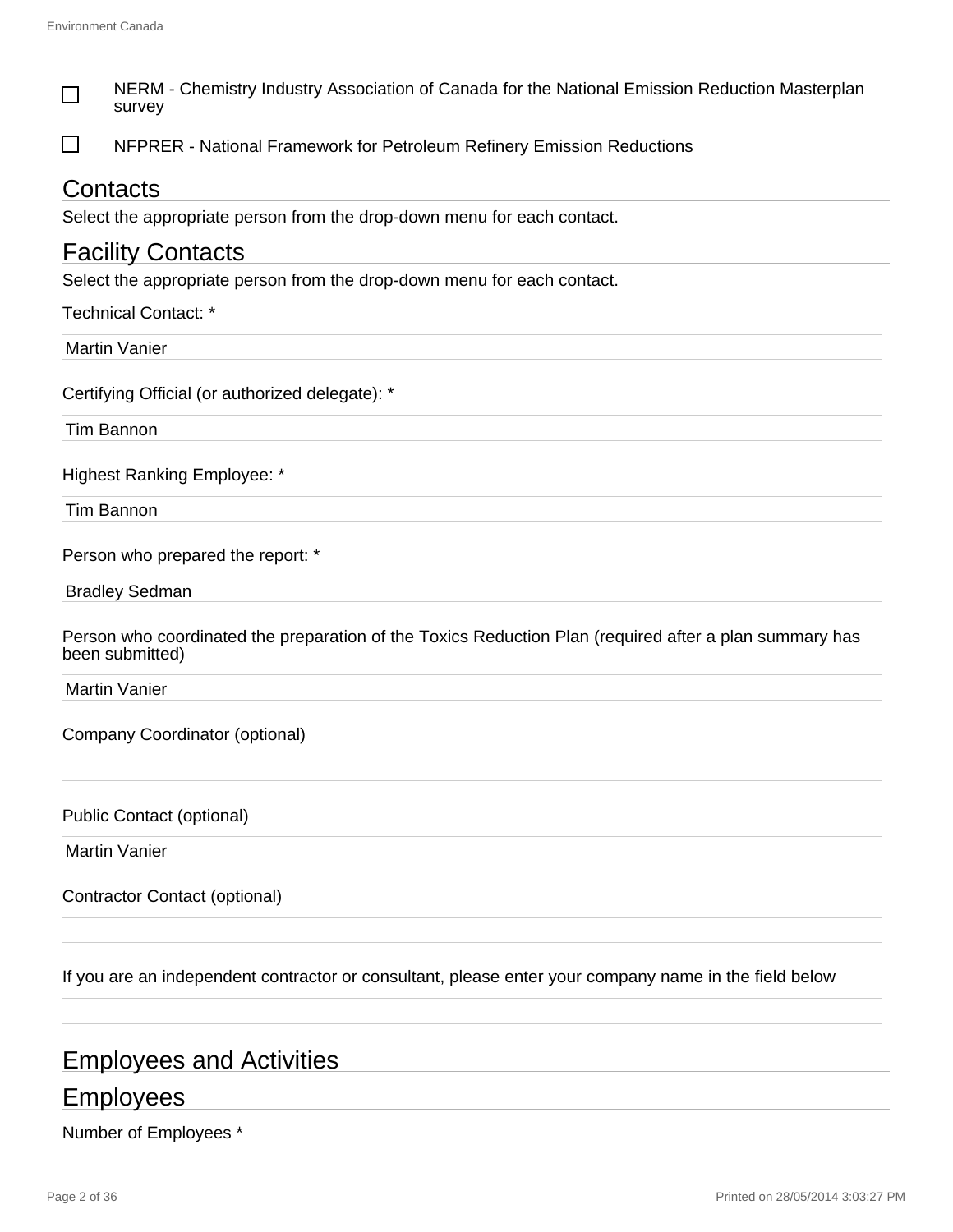#### 105

#### **Activities**

If your facility was engaged in any of the following activities, check the relevant box(es), otherwise click "None of the Above". For the second "Activities" list, if you select one of these activities then you must report dioxins, furans and hexachlorobenzene.

Activities for Which the 20,000-Hour Employee Threshold Does Not Apply: (check all that apply) \*

None of the above

Activities Relevant to Reporting Dioxins, Furans and Hexacholorobenzene: (check all that apply) \*

None of the above

## Activities Relevant to Reporting of Polycyclic Aromatic Hydrocarbons

#### (PAHs)

Did the following activity take place at the facility?

Wood preservation using creosote: \*

No

#### General Facility Information

#### NPRI

Is this the first time the facility is reporting to the NPRI (under current or past ownership)? \*

No

Is the facility controlled by another Canadian company or companies? \*

No

Did the facility report under other environmental regulations or permits? \*

No

Is the facility required to report one or more NPRI Part 4 substances (Criteria Air Contaminants)? \*

No

If 'Yes' to reporting for one or more Part 4 substances:Was the facility shut down for more than one week during the year?

| Operating Schedule - Days of the Week ** |     |     |     |  |     |     |  |
|------------------------------------------|-----|-----|-----|--|-----|-----|--|
| Mon                                      | Tue | Wed | Thu |  | Sat | Sun |  |
|                                          |     |     |     |  |     |     |  |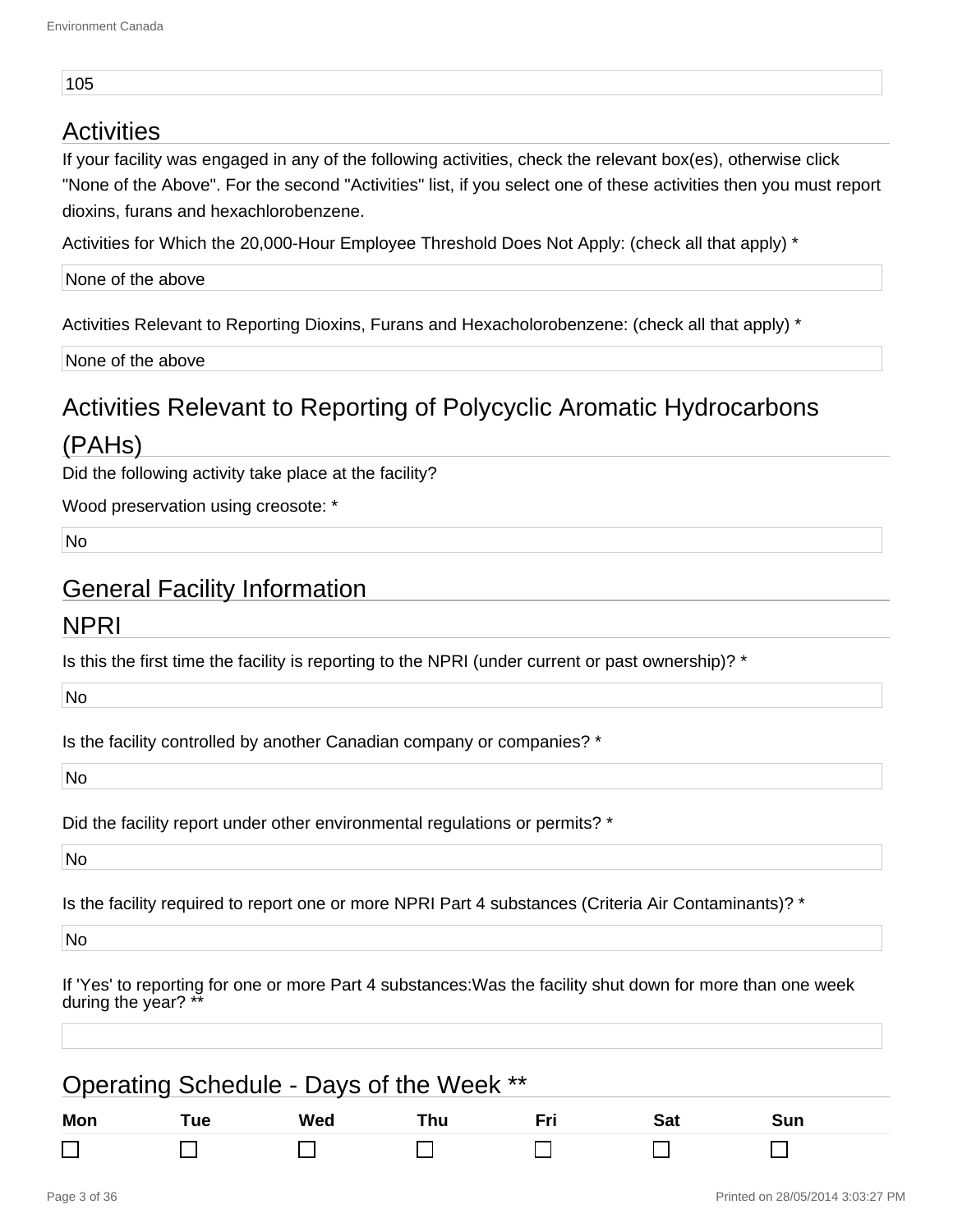### Operating Schedule - Hours \*\*

**Usual Number of Operating Hours per day Usual Daily Start Time (24h) (hh:mm)**

#### Shutdown Periods \*\*

To report a shutdown period, click the "+" sign to the right side of the screen.

### General Comments for Facility

#### **Comments**

| <b>Verify Facility Information</b> |                          |
|------------------------------------|--------------------------|
| <b>Company Information</b>         |                          |
| <b>Company Details</b>             |                          |
| <b>Company Legal Name</b>          | Domtech Inc.             |
| <b>Business Number</b>             | 885407346                |
| <b>Mailing Address</b>             |                          |
| Delivery Mode                      | <b>Suburban Services</b> |
| PO Box                             |                          |
| <b>Rural Route Number</b>          |                          |
| <b>Address Line 1</b>              | 40 East Davis Street     |
| City *                             | Trenton                  |
| Province/Territory **              | Ontario                  |
| Postal Code: **                    | <b>K8V 6S4</b>           |
| Country *                          | Canada                   |
| <b>Facility Information</b>        |                          |
| Facility *                         | DOMTECH INC.             |
| NAICS Code *                       | 331420                   |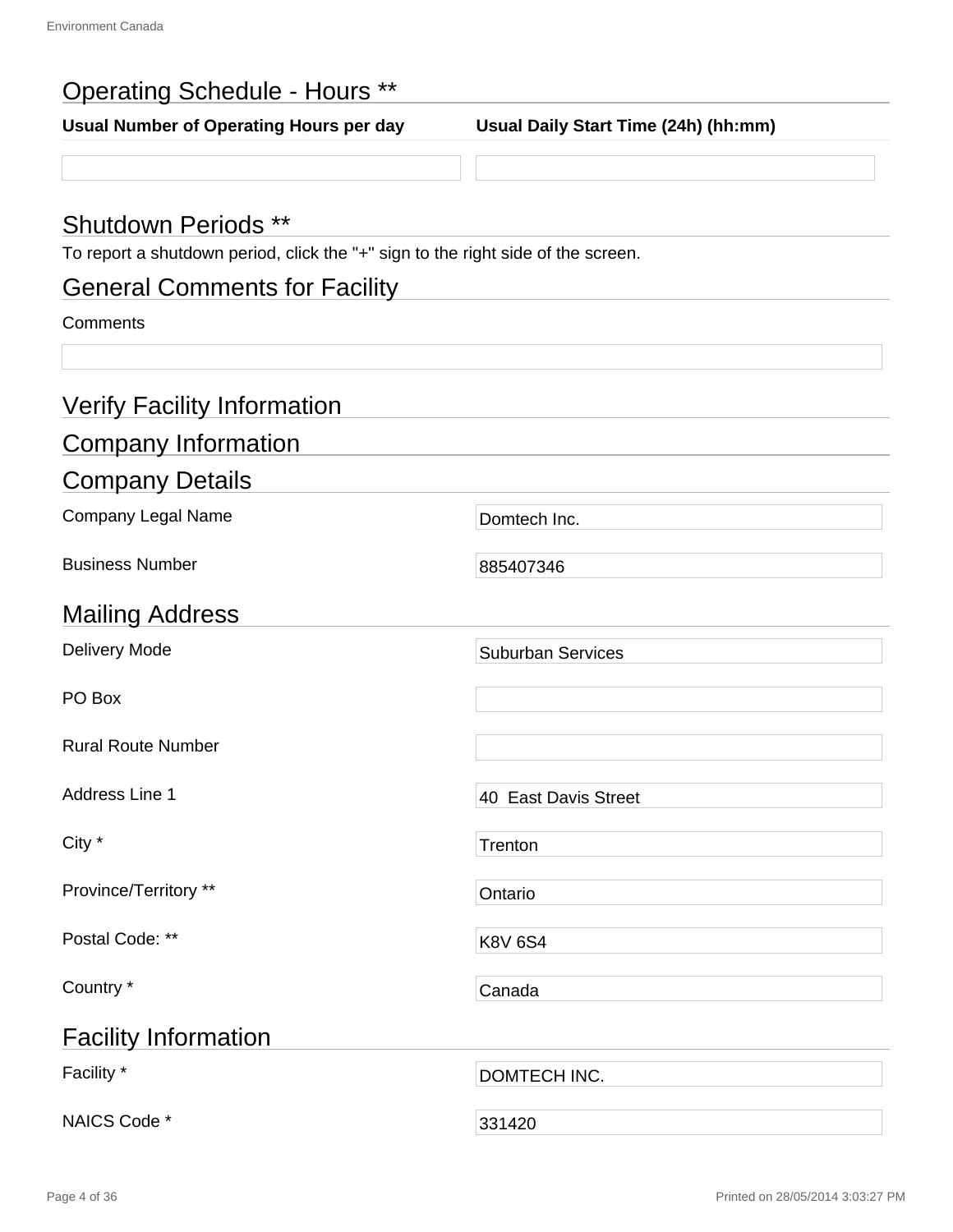#### NPRI ID<sup>\*</sup> A495 (Assigned by Environment Canada)

### Facility Physical Address

| Address Line 1                     | 40 East Davis Street       |
|------------------------------------|----------------------------|
| City                               | Trenton                    |
| Province/Territory                 | Ontario                    |
| <b>Postal Code</b>                 | <b>K8V 6S4</b>             |
| Country                            | Canada                     |
| <b>Additional Information</b>      |                            |
| <b>Land Survey Description</b>     |                            |
| National Topographical Description |                            |
| <b>Geographical Address</b>        |                            |
| Latitude **                        | 44.11500                   |
| Longitude **                       | -77.59390                  |
| UTM Zone **                        | 18                         |
| UTM Easting **                     | 292389                     |
| UTM Northing **                    | 4887888                    |
| <b>Facility Contacts</b>           |                            |
| <b>Contact Types</b>               |                            |
| <b>Technical Contact</b>           |                            |
| First Name: *                      | Martin                     |
| Last Name: *                       | Vanier                     |
| Position: *                        | <b>Engineering Manager</b> |
| Telephone: *                       | 6133944884                 |
| Ext                                | 120                        |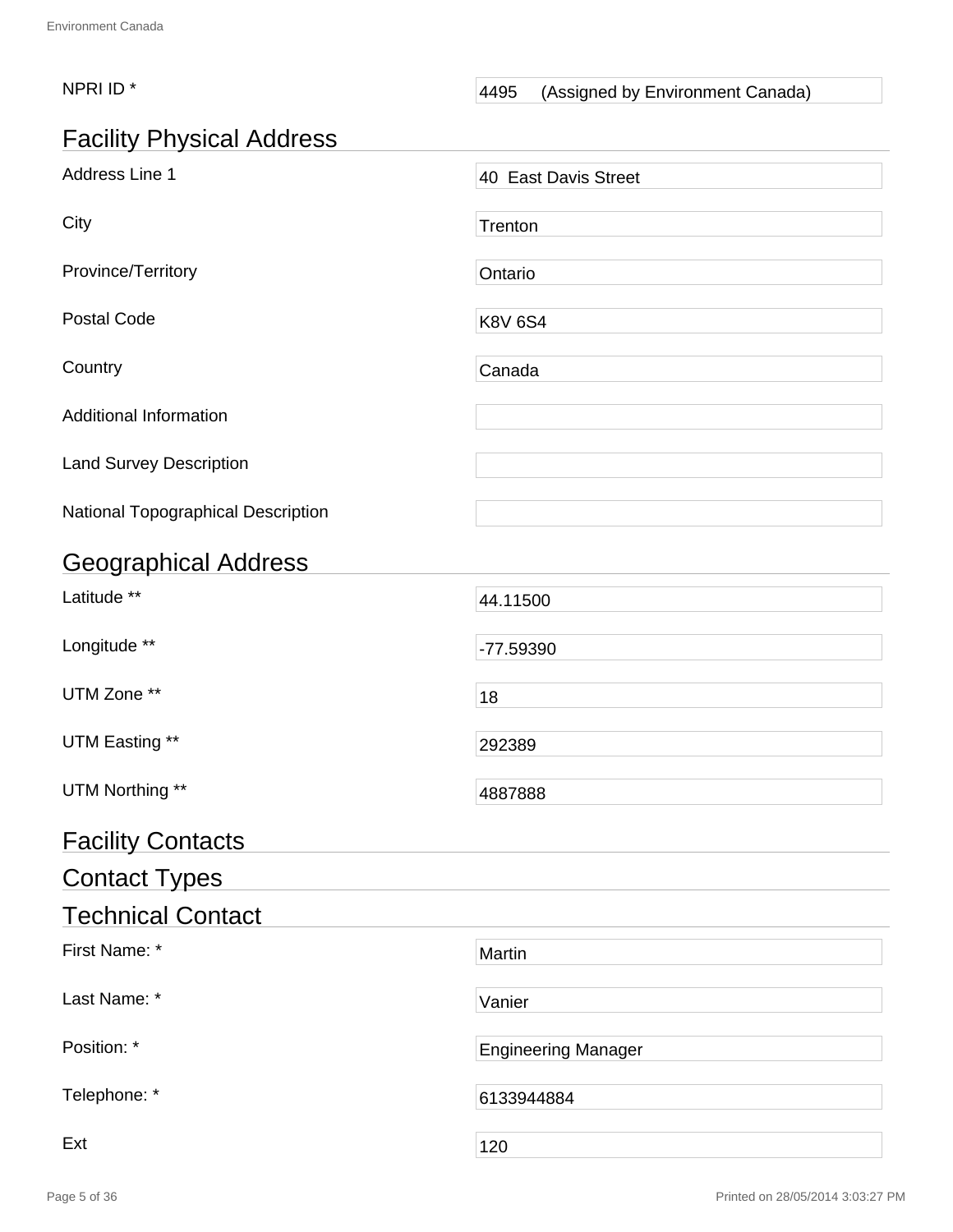| Fax                        |                          |  |
|----------------------------|--------------------------|--|
| Email: *                   | mvanier@domtech.net      |  |
| <b>Mailing Address</b>     |                          |  |
| Delivery Mode              | <b>Suburban Services</b> |  |
| PO Box                     |                          |  |
| <b>Rural Route Number</b>  |                          |  |
| Address Line 1             | 40 East Davis Street     |  |
| City *                     | Trenton                  |  |
| Province/Territory **      | Ontario                  |  |
| Postal Code: **            | <b>K8V 6S4</b>           |  |
| Country *                  | Canada                   |  |
| <b>Certifying Official</b> |                          |  |
| First Name: *              | Tim                      |  |
| Last Name: *               | Bannon                   |  |
| Position: *                | President                |  |
| Telephone: *               | 6133944884               |  |
| Ext                        | 152                      |  |
| Fax                        | 6133940108               |  |
| Email: *                   | tbannon@domtech.net      |  |
| <b>Mailing Address</b>     |                          |  |
| Delivery Mode              | <b>Suburban Services</b> |  |
| PO Box                     |                          |  |
| <b>Rural Route Number</b>  |                          |  |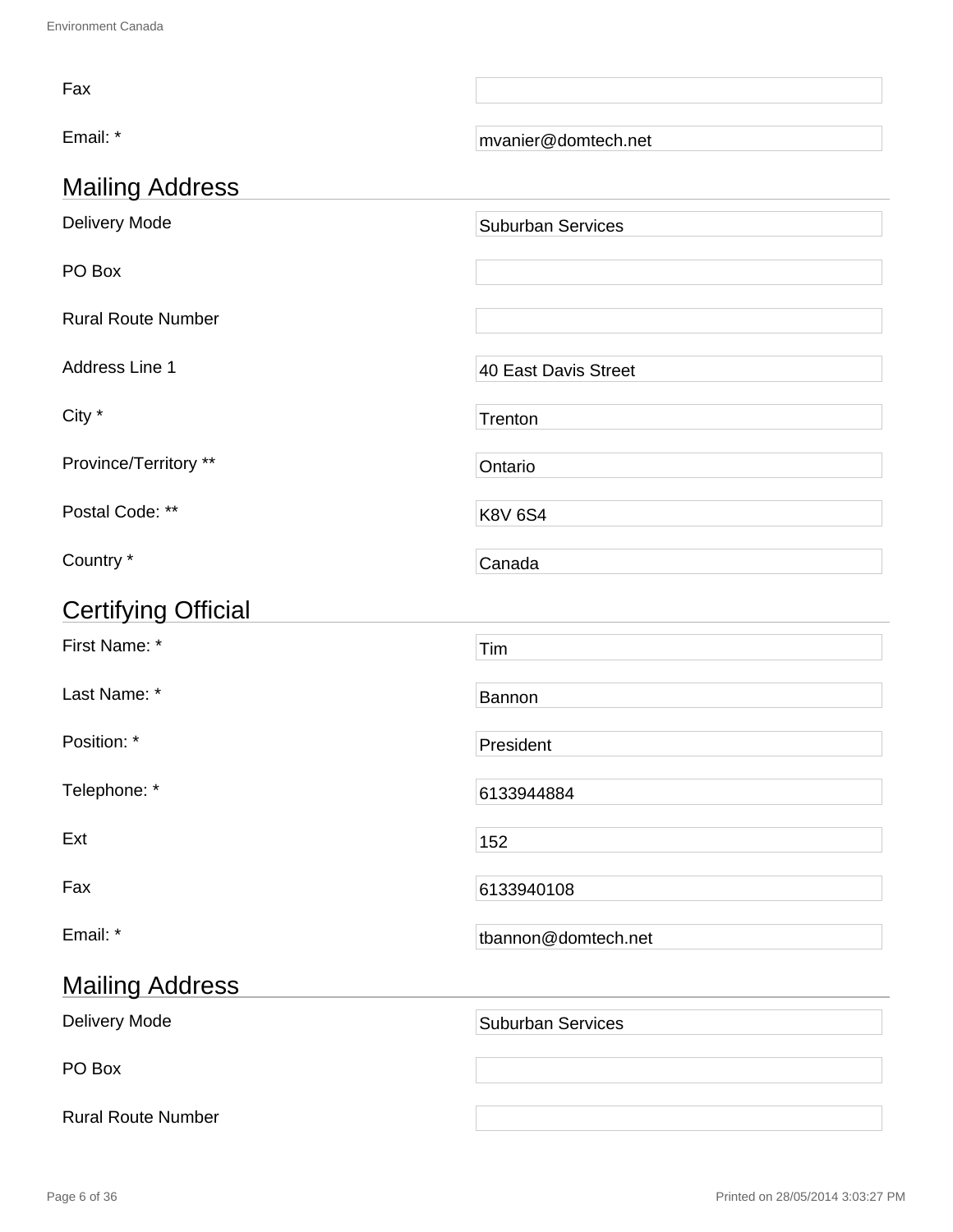| Address Line 1                  | 40 East Davis Street     |
|---------------------------------|--------------------------|
| City *                          | Trenton                  |
| Province/Territory **           | Ontario                  |
| Postal Code: **                 | <b>K8V 6S4</b>           |
| Country *                       | Canada                   |
| <b>Highest Ranking Employee</b> |                          |
| First Name: *                   | Tim                      |
| Last Name: *                    | Bannon                   |
| Position: *                     | President                |
| Telephone: *                    | 6133944884               |
| Ext                             | 152                      |
| Fax                             | 6133940108               |
| Email: *                        | tbannon@domtech.net      |
| <b>Mailing Address</b>          |                          |
| <b>Delivery Mode</b>            | <b>Suburban Services</b> |
| PO Box                          |                          |
| <b>Rural Route Number</b>       |                          |
| Address Line 1                  | 40 East Davis Street     |
| City *                          | Trenton                  |
| Province/Territory **           | Ontario                  |
| Postal Code: **                 | <b>K8V 6S4</b>           |
| Country *                       | Canada                   |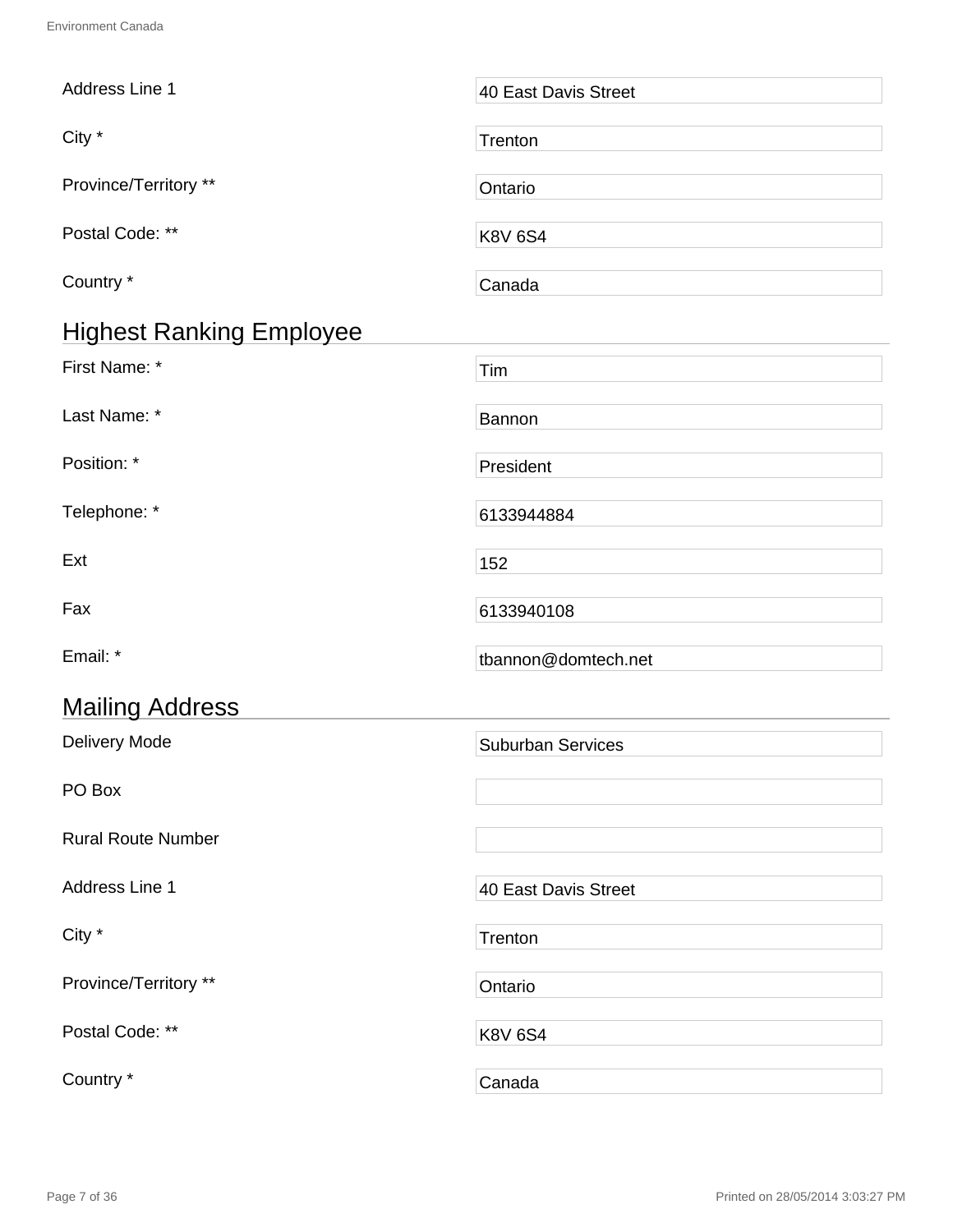## Person who prepared the report

| First Name: *                                                       | <b>Bradley</b>           |  |
|---------------------------------------------------------------------|--------------------------|--|
| Last Name: *                                                        | Sedman                   |  |
| Position: *                                                         | <b>Project Engineer</b>  |  |
| Telephone: *                                                        | 6133944884               |  |
| Ext                                                                 | 133                      |  |
| Fax                                                                 |                          |  |
| Email: *                                                            | bsedman@domtech.net      |  |
| <b>Mailing Address</b>                                              |                          |  |
| Delivery Mode                                                       | <b>Suburban Services</b> |  |
| PO Box                                                              |                          |  |
| <b>Rural Route Number</b>                                           |                          |  |
| Address Line 1                                                      | 40 Davis Street East     |  |
| City *                                                              | Trenton                  |  |
| Province/Territory **                                               | Ontario                  |  |
| Postal Code: **                                                     | <b>K8V 6S4</b>           |  |
| Country *                                                           | Canada                   |  |
| Person who coordinated the preparation of the Toxics Reduction Plan |                          |  |

| First Name: * | Martin                     |
|---------------|----------------------------|
| Last Name: *  | Vanier                     |
| Position: *   | <b>Engineering Manager</b> |
| Telephone: *  | 6133944884                 |
| Ext           | 120                        |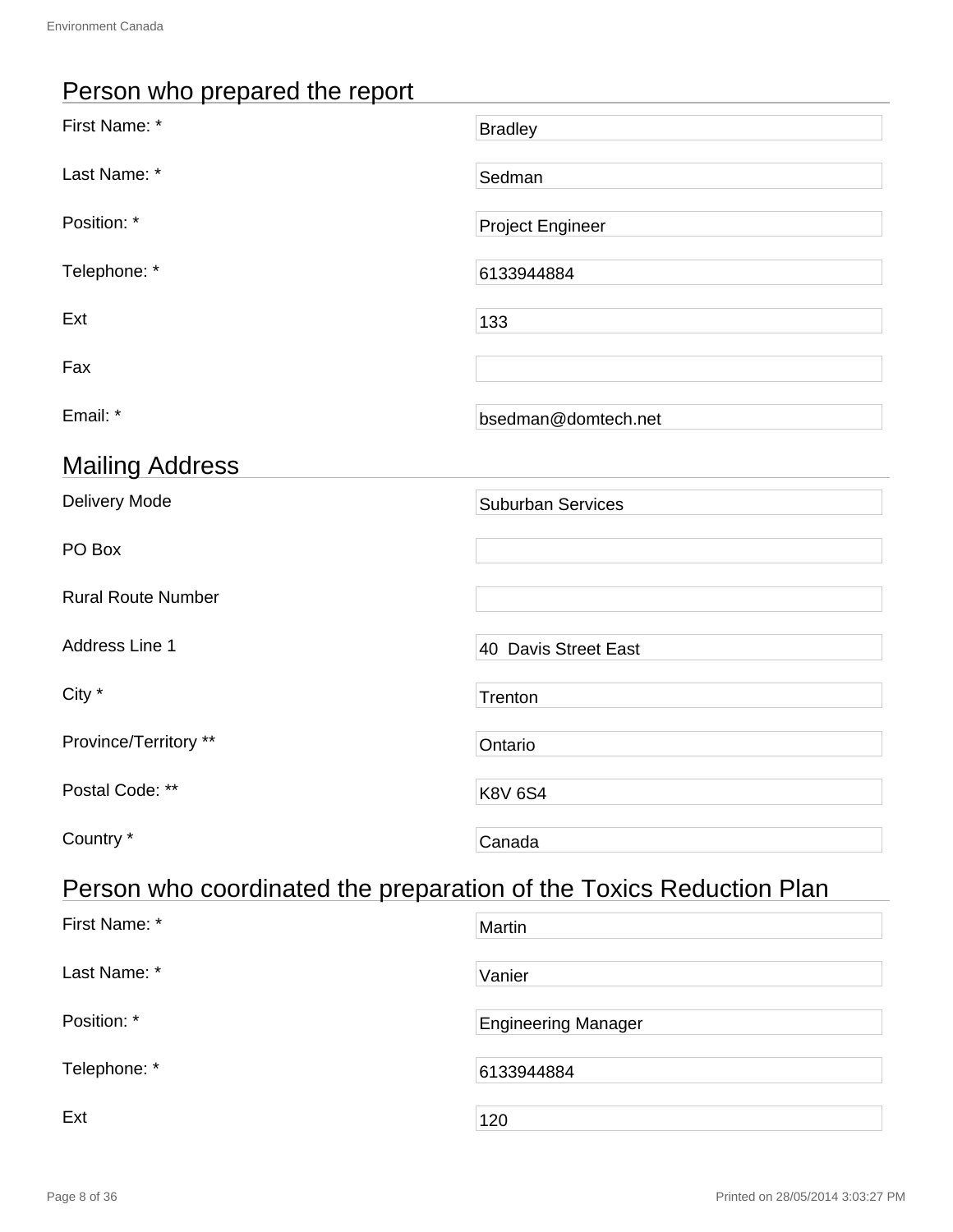| Fax                       |                           |  |
|---------------------------|---------------------------|--|
| Email: *                  | mvanier@domtech.net       |  |
| <b>Mailing Address</b>    |                           |  |
| Delivery Mode             | <b>General Delivery</b>   |  |
| PO Box                    |                           |  |
| <b>Rural Route Number</b> |                           |  |
| Address Line 1            | 40 Davis East Street East |  |
| City *                    | Trenton                   |  |
| Province/Territory **     | Ontario                   |  |
| Postal Code: **           | <b>K8V6S4</b>             |  |
| Country *                 | Canada                    |  |
| <b>Public Contact</b>     |                           |  |
| First Name: *             |                           |  |
| Last Name: *              |                           |  |
| Position: *               |                           |  |
| Telephone: *              |                           |  |
| Ext                       |                           |  |
| Fax                       |                           |  |
| Email: *                  |                           |  |
| <b>Mailing Address</b>    |                           |  |
| Delivery Mode             |                           |  |
| PO Box                    |                           |  |
|                           |                           |  |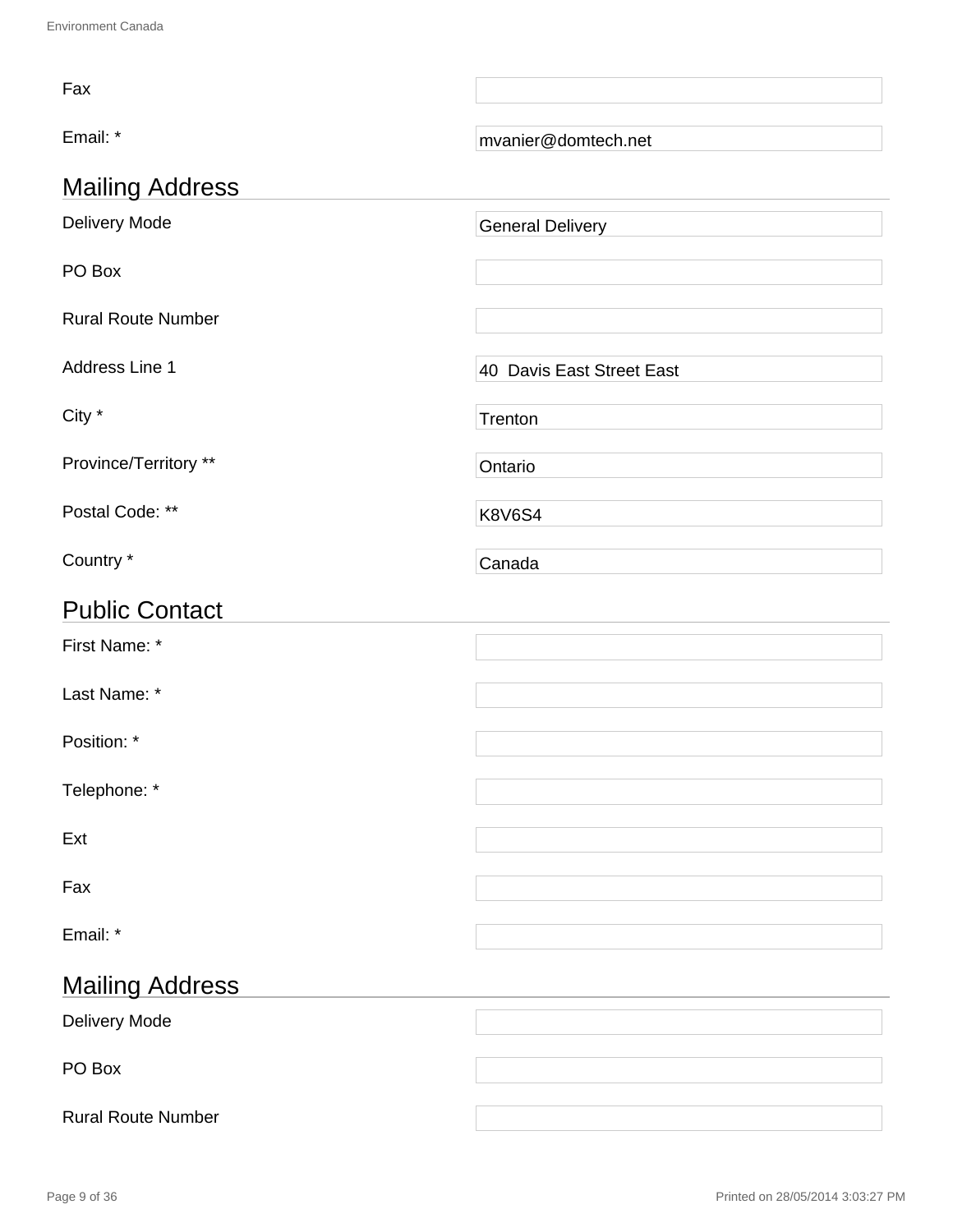| Address Line 1              |  |  |
|-----------------------------|--|--|
|                             |  |  |
| City *                      |  |  |
|                             |  |  |
| Province/Territory **       |  |  |
|                             |  |  |
| Postal Code: **             |  |  |
|                             |  |  |
| Country *                   |  |  |
|                             |  |  |
| <b>Pollution Prevention</b> |  |  |

### Pollution Prevention Plans

Does the facility have a documented pollution prevention plan? \*

No

If 'Yes'

a) Please check all that apply

b) Did the facility update their plan in the current reporting year?

No

c) Does the plan address substances, energy conservation, or water conservation?

#### Comments \*\*

#### Pollution Prevention Activities

Did the facility complete any pollution prevention activities in the current NPRI reporting year? \*

No

Selecting "Yes" will initiate the reporting of the specific pollution prevention activities that were completed in the current reporting year on the following screen.

#### Substance Details

#### 85-68-7, Butyl benzyl phthalate

85-68-7, Butyl benzyl phthalate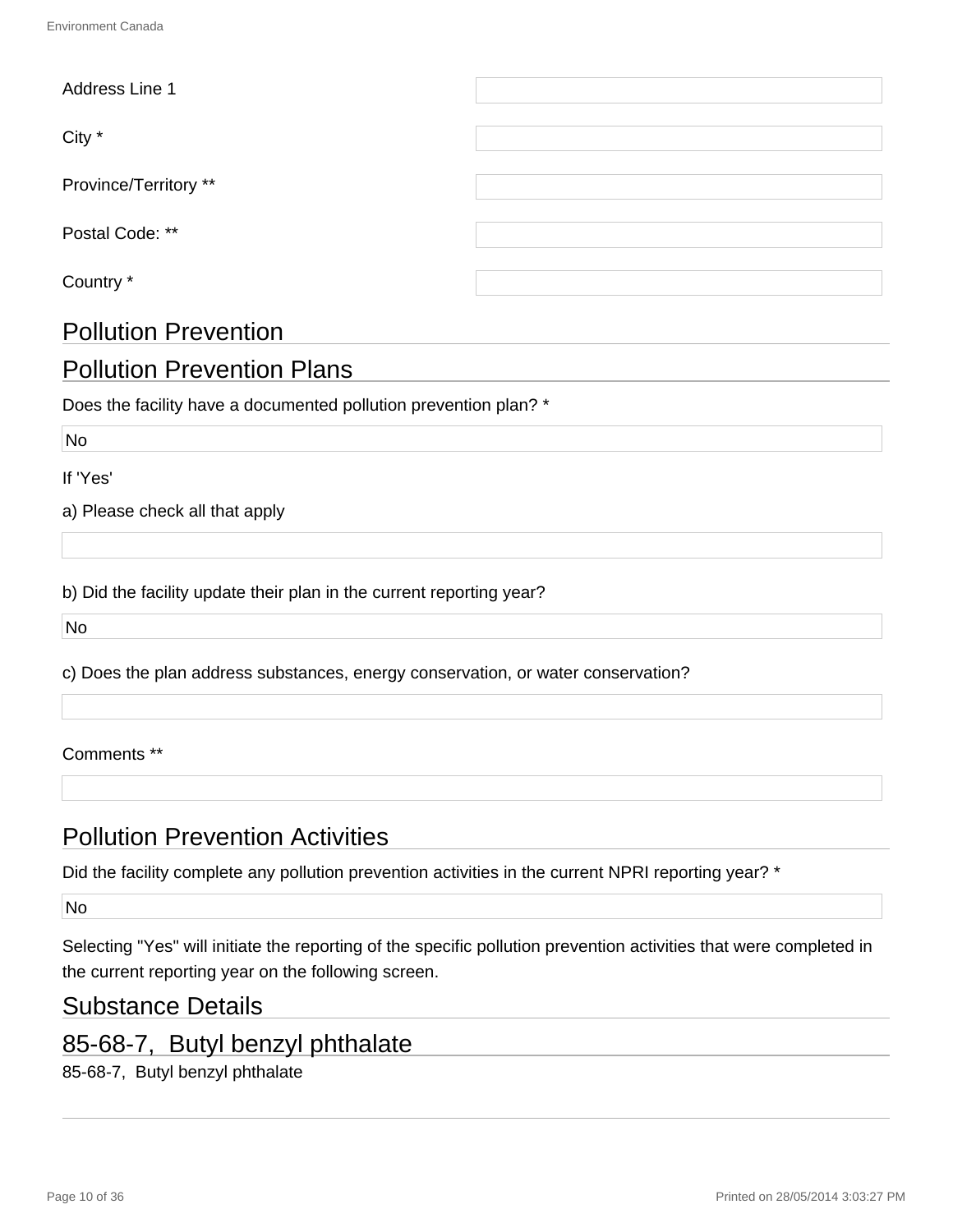### Substance Reporting Status

### Applicable Programs

NPRI - Does this substance meet the criteria specified in the Canada Gazette notice? Selecting "No" indicates voluntary reporting of this substance to the NPRI. \*

Yes

ON MOE TRA - Does this substance meet the criteria specified in the Ontario Regulation 455/09 under the TRA? Selecting "No" indicates voluntary reporting of this substance to the ON MOE. \*

Yes

Is this considered the first report for this substance to the ON MOE TRA? (Please select "Help" for further clarification) \*

No

Would you like to create an exit record for this ON MOE TRA substance? \*

No

#### **Comments**

#### General Information about the Substance

#### Releases and Transfers of the Substance

#### Releases and Transfers of the Substance

Was the substance released on-site? \*

No

П

If the substance was released on-site and the total quantity released was less than one tonne, select the check-box below

The substance will be reported as the sum of releases to all media (total of 1 tonne or less).

#### Disposals and Off-site Transfers for Recycling

Was the substance disposed of (on-site or off-site), or transferred for treatment prior to final disposal? \*

No

Is the facility required to report on disposals of tailings and waste rock for the selected reporting period? \*

No

Was the substance transferred off-site for recycling? \*

Yes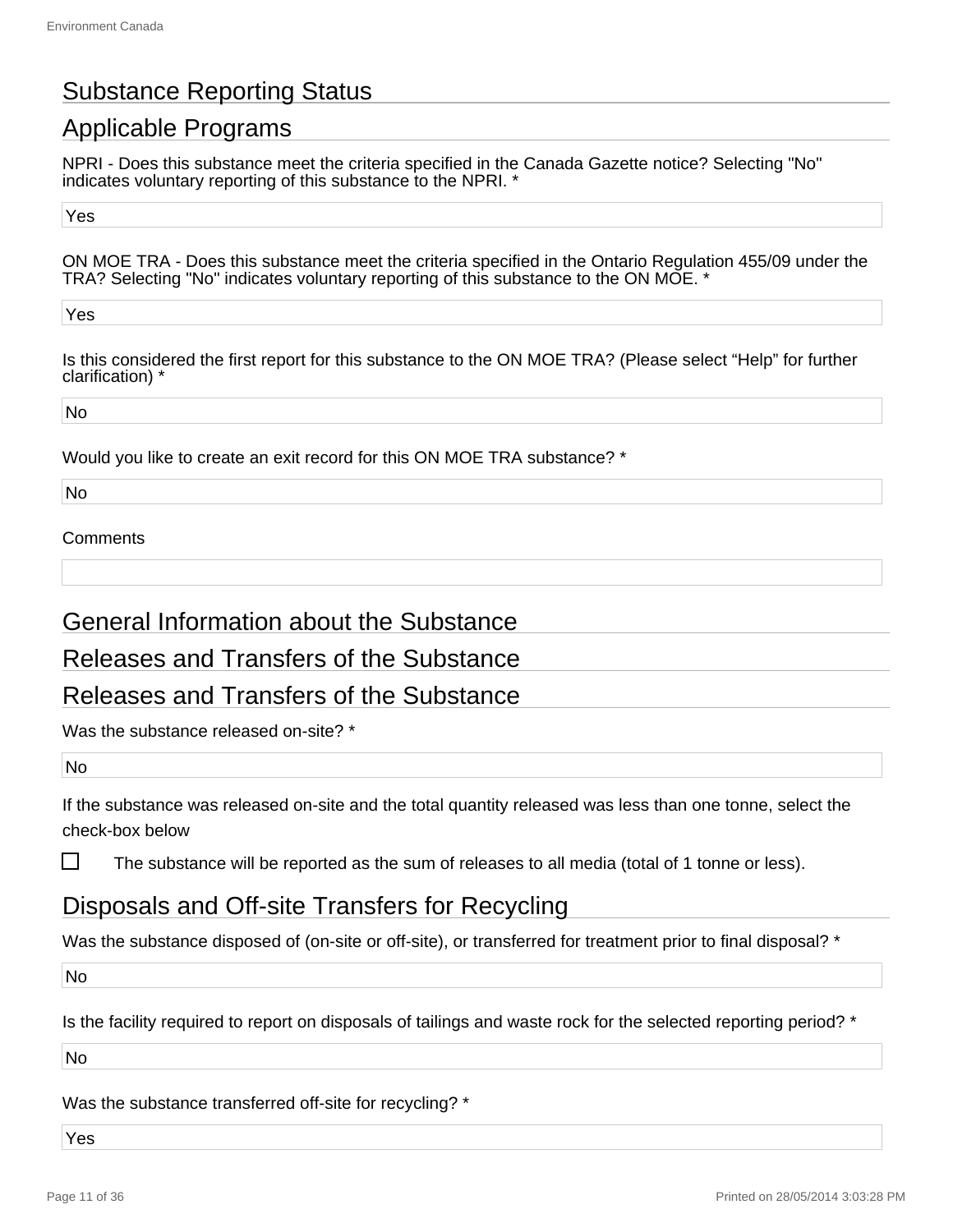Indicate if there were On-site Releases, Disposals or Off-site Transfers to the environment by choosing Yes or No from the drop-down boxes beside the questions below.

#### Nature of Activities \*

Indicate whether the substance was manufactured, processed, or otherwise used, by selecting the nature of such activities.

#### Manufacture the Substance

Process the Substance

As a formulation component

Otherwise Use of the Substance

#### TRA Quantifications

### Enters the facility (Use), Creation, Contained in Product for ON MOE TRA Enters the facility (Use)

The amount of substance that enters a process as the substance itself or part of another substance, rolled up at the facility level.

Quantity (Tonnes) \*

26.669

Do you want to use ranges for public reporting? If "No" is selected you are indicating that any report to the public may contain the exact quantity provided. \*

No

#### **Creation**

The amount of substance that is created

#### Quantity (Tonnes) \*

 $\overline{0}$ 

Do you want to use ranges for public reporting? If "No" is selected you are indicating that any report to the public may contain the exact quantity provided. \*

No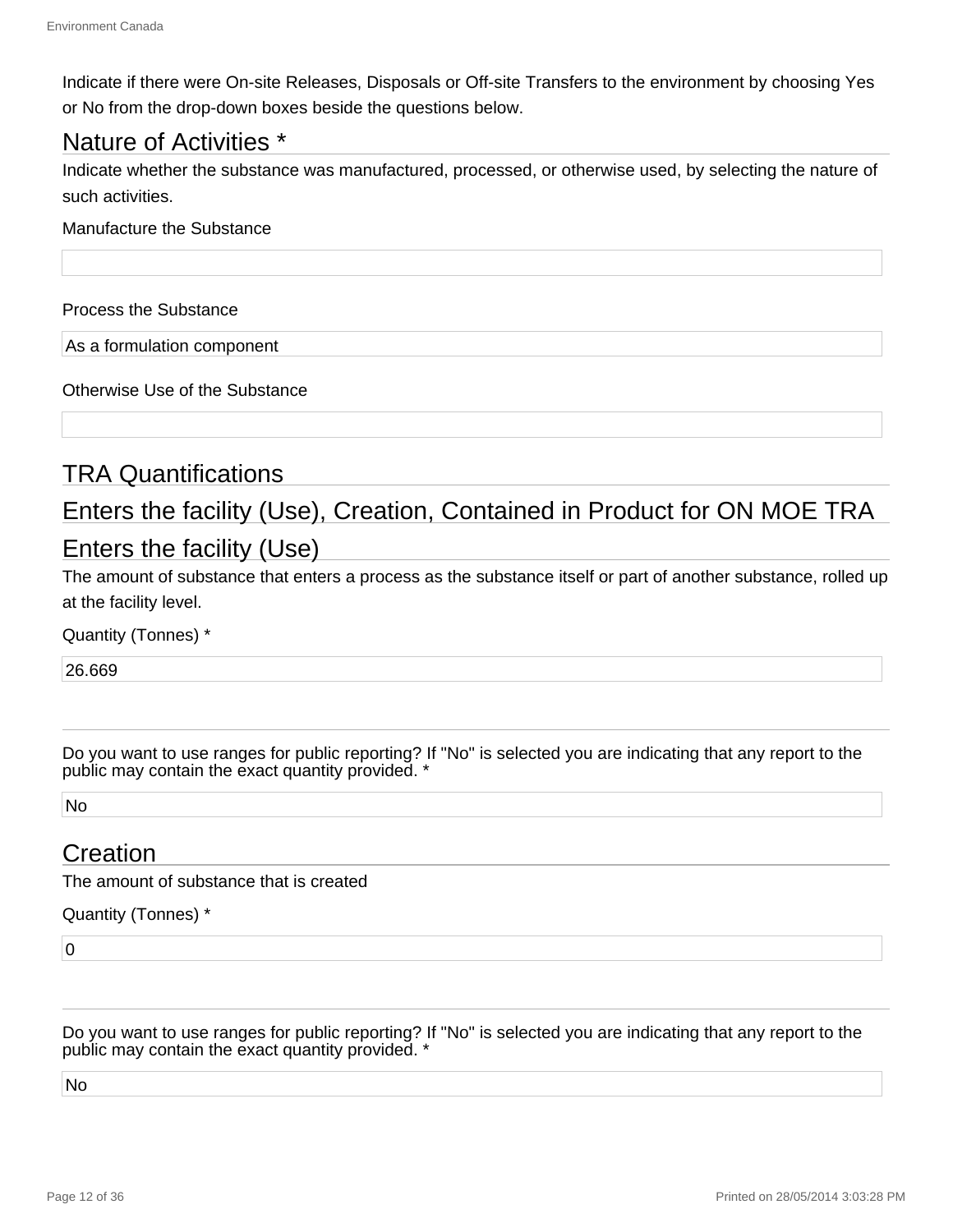#### Contained in Product

The amount of substance contained in product

Quantity (Tonnes) \*

26.474

Do you want to use ranges for public reporting? If "No" is selected you are indicating that any report to the public may contain the exact quantity provided.

No

#### Change in Method of Quantification

 $\Box$ 

There has been a change in the method or combination of methods used to track and quantify the substance during the previous calendar year

Describe the changes \*\*

Select the reason for change: \*\*

Describe how the change impact tracking and quantification of the substance \*\*

#### Incidents out of the normal course of events

There have been incidents out of the normal course of events that occurred at the facility during the ΙI previous calendar year that affected the results of tracking/quantification of this substance.

Explain how tracking and quantifications were affected \*\*

#### Significant Process Change

There has been a significant process change at the facility during the previous calendar year.

#### On-site Releases

Click "Edit" to enter your reportable values.In order to calculate totals, you must click the "Validate" button.

#### Reasons for Changes in Quantities Released from Previous Year

Select the applicable reason or reasons \*

Changes in production levels

Comments ? (On-Site Releases)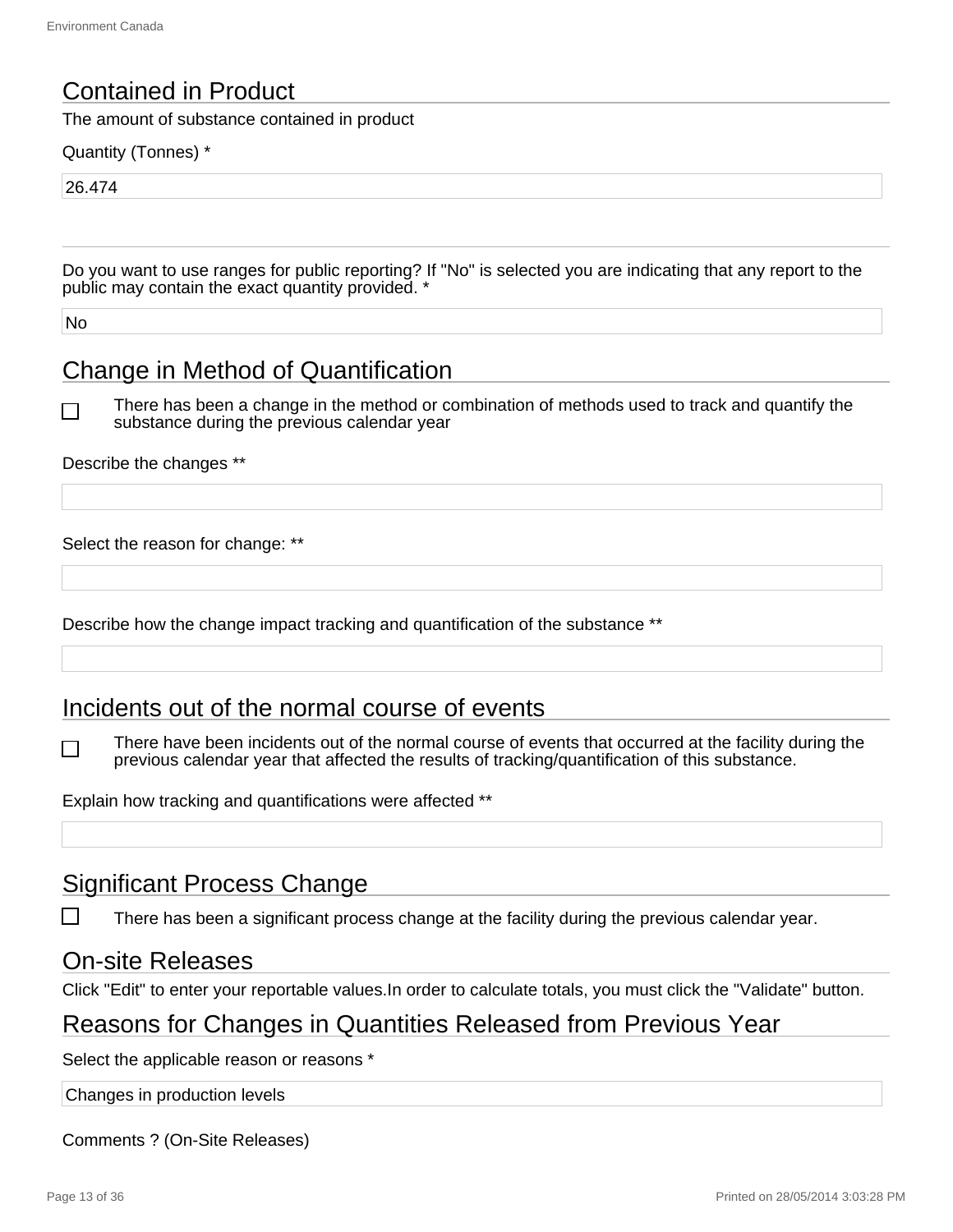#### **Disposals**

### Reasons for Changes in Quantities Disposed from Previous Year

Select the applicable reason or reasons.

No significant change (i.e. < 10%) or no change

Comments? (Disposals)

#### **Recycling**

### Reasons Why Substance Was Recycled

Select one or more reasons. \*

Production Residues, Off-specification products, Contaminated materials, Unusable parts or discards

#### Off-site Transfers for Recycling

Click "Edit" to enter your reportable values.In order to calculate totals, you must click the "Validate" button.

#### Off-site Transfers

| <b>Category</b>                                  | <b>Basis Of Estimate</b> | <b>Quantity (Tonnes)</b> |
|--------------------------------------------------|--------------------------|--------------------------|
| <b>Energy Recovery</b>                           | NA - Not Applicable      |                          |
| <b>Recovery of Solvents</b>                      | NA - Not Applicable      |                          |
| Recovery of Organic Substances<br>(not solvents) | NA - Not Applicable      |                          |
| Recovery of Metals and Metal<br>Compounds        | NA - Not Applicable      |                          |
| Recovery of Inorganic Materials<br>(not metals)  | NA - Not Applicable      |                          |
| Recovery of Acids and Bases                      | NA - Not Applicable      |                          |
| <b>Recovery of Catalysts</b>                     | NA - Not Applicable      |                          |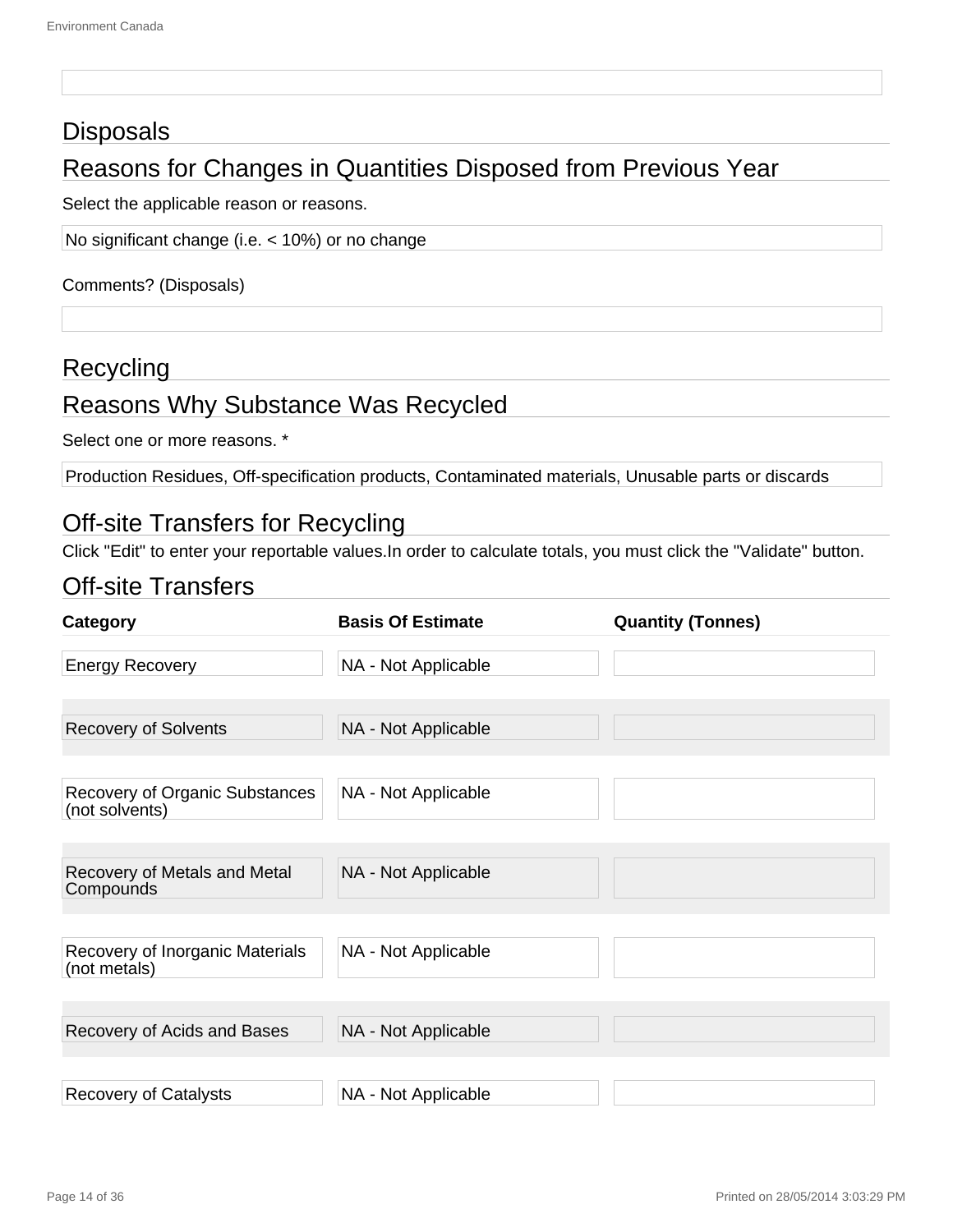| Recovery of Pollution Abatement<br><b>Residues</b> | NA - Not Applicable       |       |
|----------------------------------------------------|---------------------------|-------|
| Refining of Re-use of Used Oil                     | NA - Not Applicable       |       |
| Other                                              | O - Engineering Estimates | 0.195 |
| <b>Total Quantity Recycled</b>                     |                           |       |
| 0.195                                              |                           |       |

#### Assign Disposals / Transfers to Off-site Facilities

Choose the Basis of Estimate and enter the quantity transferred off-site for disposal in the first Quantity box. Then enter the quantity transferred to each off-site in its respective quantity field. If you need to add an offsite facility to the list, click the "+" sign to navigate to the off-site search screen. When you are finished entering all transfer quantities, click "Save and Return".

Assign Disposals / Transfers to Off-site Facilities

#### Basis of Estimate for Off-sites

#### Enter breakdown values for

| Other                           |
|---------------------------------|
| <b>Basis of Estimate</b>        |
| O - Engineering Estimates       |
| <b>Quantity (Tonnes)</b>        |
| 0.195                           |
| Off-site                        |
| <b>Tri-County Plastics Ltd.</b> |
| <b>Off-Site Name</b>            |
| Tri-County Plastics Ltd.        |
| <b>Quantity (Tonnes)</b>        |
| 0.195                           |
| Address                         |
| 87 Prince Edward                |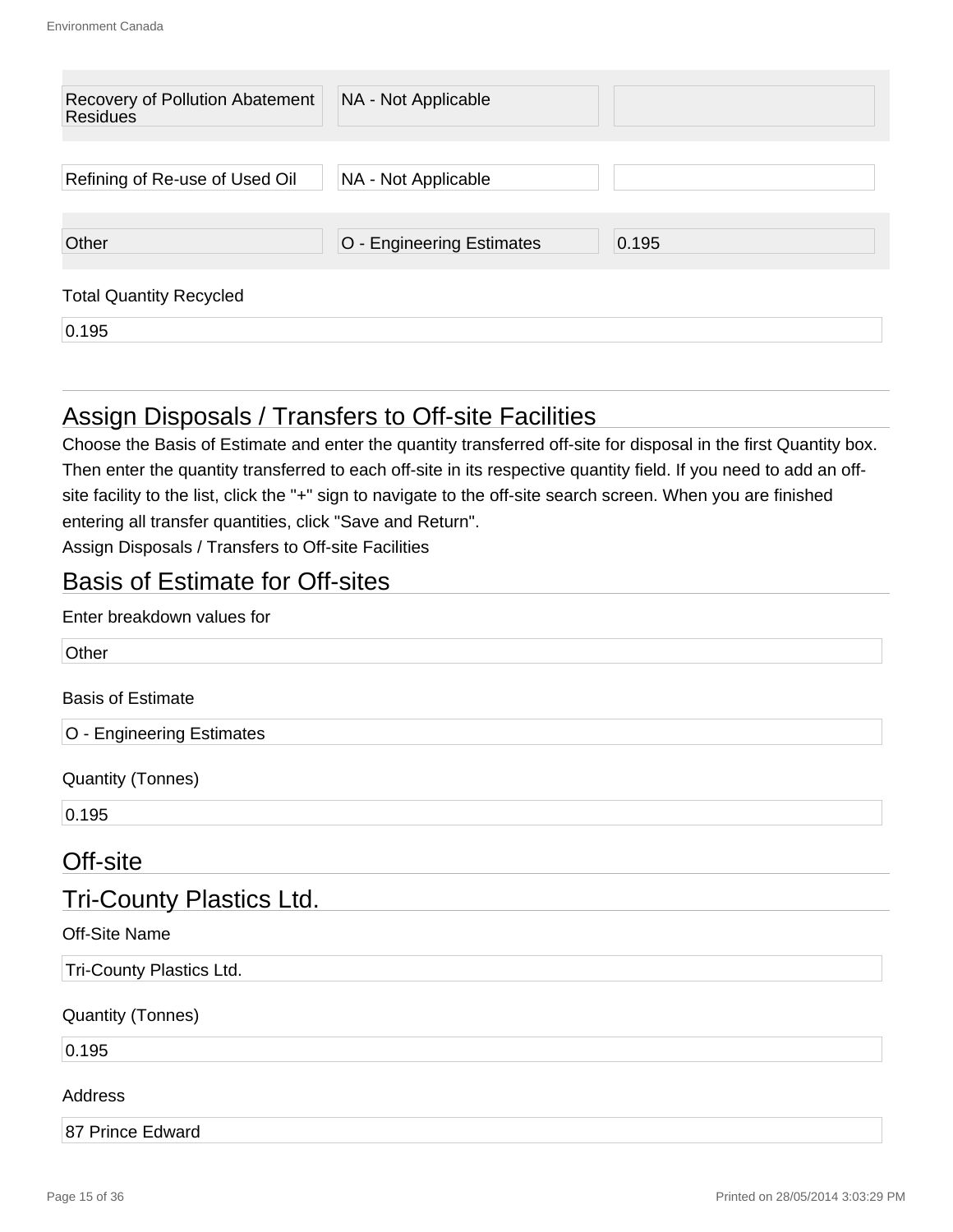| Prov                                       |  |
|--------------------------------------------|--|
| ON                                         |  |
| City                                       |  |
| Brighton                                   |  |
| Country                                    |  |
| Canada                                     |  |
| Total Assigned (must equal total reported) |  |
| 0.195                                      |  |
|                                            |  |

#### Reasons for Changes in Quantities Recycled from Previous Year

Select the applicable reason or reasons \*

Changes in production levels

Comments? (Recycling)

#### Comparison Report: Enters, Creation, Contained in Product

Ensure that "Last Reported Quantity" and the "Reporting Period of the last reported quantity" reflect current year's reporting to the last year's values.If you selected the pre-population function, the exact values in your previous year's report will be inserted into the current year's template, including the comparison report. Therefore, you will be required to update all values and texts.

#### Enters the facility (Use)

Enters the facility (Use)

| <b>Quantity (Tonnes)</b> | <b>Last Reported</b><br>Quantity<br>(Tonnes) * | <b>Reporting Period</b><br>of Last Reported<br>Quantity * | Change   | % Change |
|--------------------------|------------------------------------------------|-----------------------------------------------------------|----------|----------|
| 26.669                   | 34.496                                         | 2012                                                      | $-7.827$ | $-22.69$ |
| Creation                 |                                                |                                                           |          |          |
| Creation                 |                                                |                                                           |          |          |
| <b>Quantity (Tonnes)</b> | <b>Last Reported</b><br>Quantity<br>(Tonnes) * | <b>Reporting Period</b><br>of Last Reported<br>Quantity * | Change   | % Change |
| $\overline{0}$           | 0                                              | 2012                                                      | 0        |          |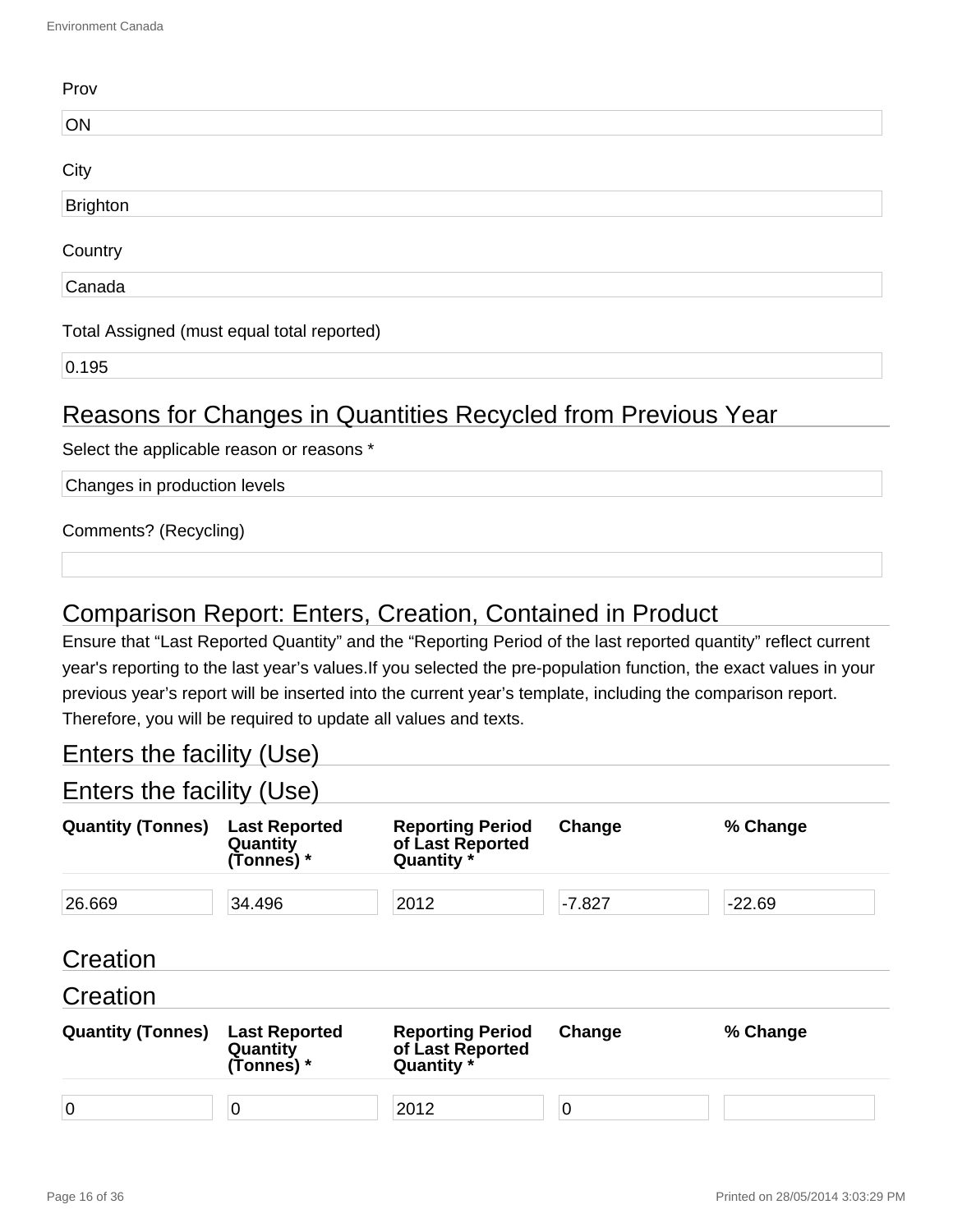#### Contained in Product

| <b>Contained in Product</b>   |                                                |                                                           |          |          |
|-------------------------------|------------------------------------------------|-----------------------------------------------------------|----------|----------|
| <b>Quantity (Tonnes)</b>      | <b>Last Reported</b><br>Quantity<br>(Tonnes) * | <b>Reporting Period</b><br>of Last Reported<br>Quantity * | Change   | % Change |
| 26.474                        | 34.246                                         | 2012                                                      | $-7.772$ | $-22.69$ |
| <b>Reasons for Change</b>     |                                                |                                                           |          |          |
| Reasons for Change            |                                                |                                                           |          |          |
| Reason(s) for Change          |                                                |                                                           |          |          |
| Decrease in production levels |                                                |                                                           |          |          |
| (please specify)              |                                                |                                                           |          |          |

### Comparison Report: Transfers off-site for Recycling

Ensure that "Last Reported Quantity" and the "Reporting Period of the last reported quantity" reflect current year's reporting to the last year's values.If you selected the pre-population function, the exact values in your previous year's report will be inserted into the current year's template, including the comparison report. Therefore, you will be required to update all values and texts.

#### Total off-site Transfers for Recycling

#### Total off-site Transfers for Recycling

| <b>Quantity (Tonnes)</b>      | <b>Last Reported</b><br>Quantity<br>(Tonnes) * | <b>Reporting Period</b><br>of Last Reported<br>Quantity * | Change   | % Change |
|-------------------------------|------------------------------------------------|-----------------------------------------------------------|----------|----------|
| 0.195                         | 0.250                                          | 2012                                                      | $-0.055$ | $-22.00$ |
| <b>Reasons for Change</b>     |                                                |                                                           |          |          |
| <b>Reasons for Change</b>     |                                                |                                                           |          |          |
| Reason(s) for Change          |                                                |                                                           |          |          |
| Decrease in production levels |                                                |                                                           |          |          |

(please specify)

### NA - 01, Antimony (and its compounds)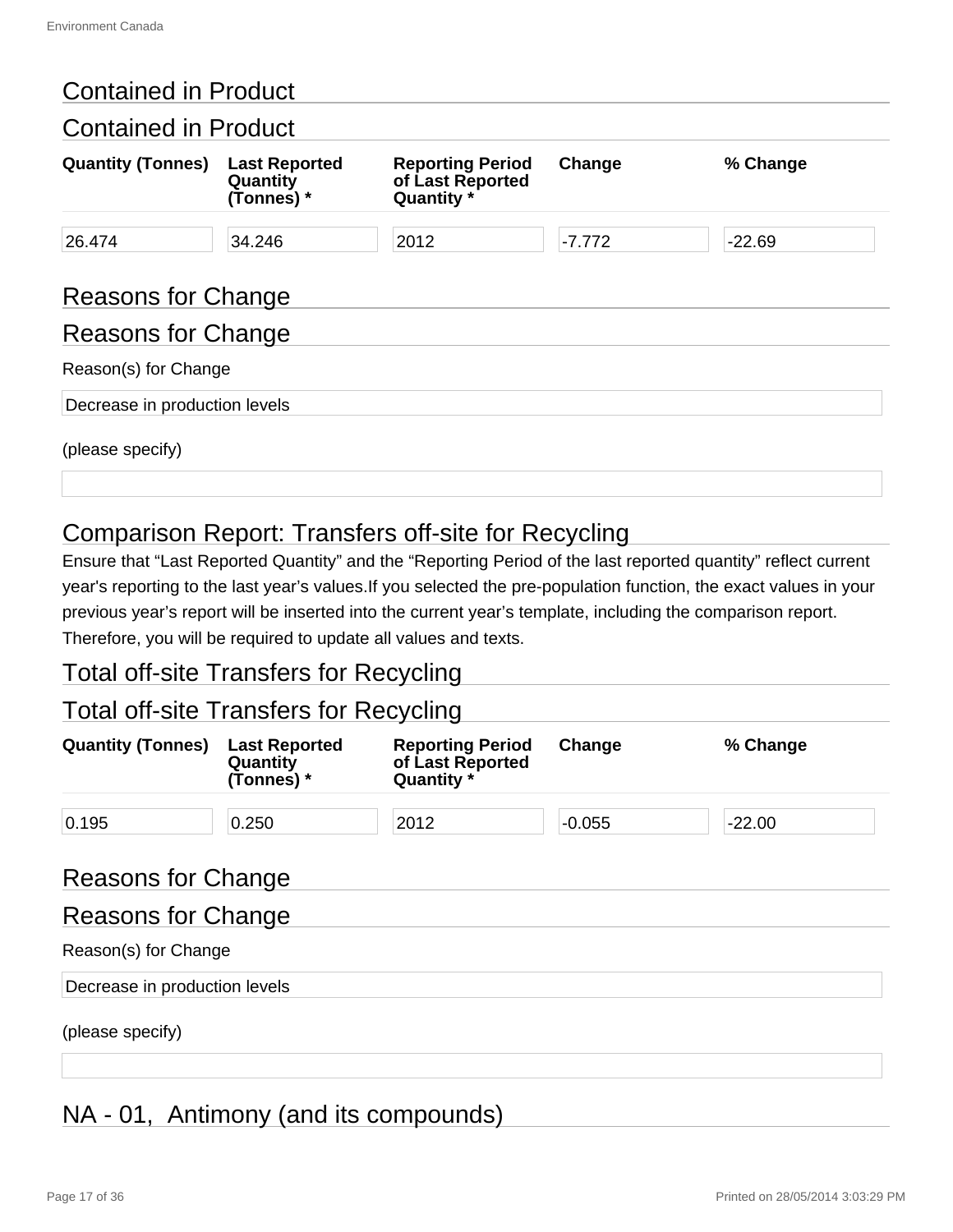### Substance Reporting Status

### Applicable Programs

NPRI - Does this substance meet the criteria specified in the Canada Gazette notice? Selecting "No" indicates voluntary reporting of this substance to the NPRI. \*

Yes

ON MOE TRA - Does this substance meet the criteria specified in the Ontario Regulation 455/09 under the TRA? Selecting "No" indicates voluntary reporting of this substance to the ON MOE. \*

Yes

Is this considered the first report for this substance to the ON MOE TRA? (Please select "Help" for further clarification) \*

No

Would you like to create an exit record for this ON MOE TRA substance? \*

No

#### **Comments**

#### General Information about the Substance

#### Releases and Transfers of the Substance

#### Releases and Transfers of the Substance

Was the substance released on-site? \*

No

If the substance was released on-site and the total quantity released was less than one tonne, select the check-box below

ΙI The substance will be reported as the sum of releases to all media (total of 1 tonne or less).

#### Disposals and Off-site Transfers for Recycling

Was the substance disposed of (on-site or off-site), or transferred for treatment prior to final disposal? \*

Yes

Is the facility required to report on disposals of tailings and waste rock for the selected reporting period? \*

No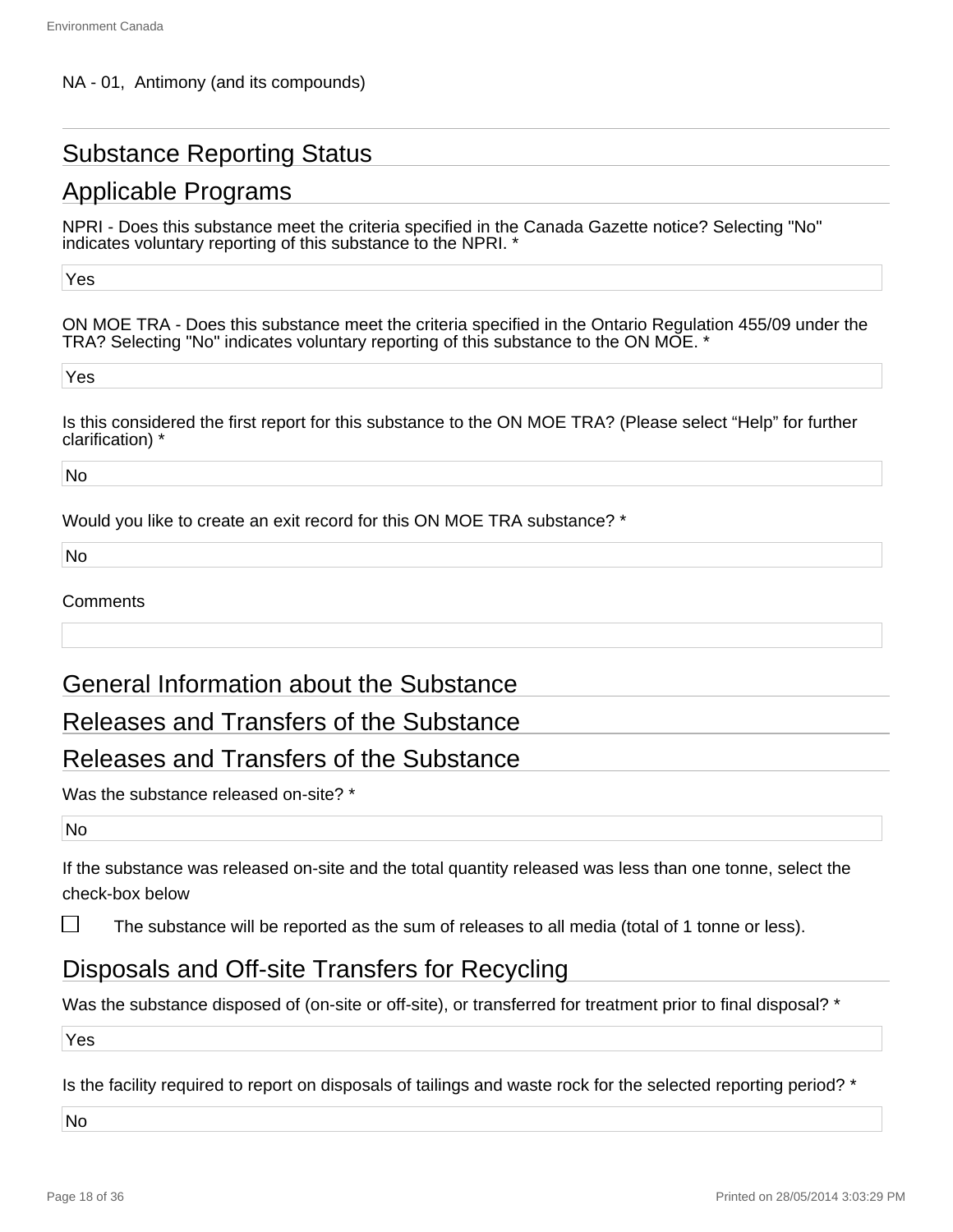#### Was the substance transferred off-site for recycling? \*

Yes

Indicate if there were On-site Releases, Disposals or Off-site Transfers to the environment by choosing Yes or No from the drop-down boxes beside the questions below.

#### Nature of Activities \*

Indicate whether the substance was manufactured, processed, or otherwise used, by selecting the nature of such activities.

Manufacture the Substance

Process the Substance

As a formulation component

Otherwise Use of the Substance

#### TRA Quantifications

# Enters the facility (Use), Creation, Contained in Product for ON MOE TRA

### Enters the facility (Use)

The amount of substance that enters a process as the substance itself or part of another substance, rolled up at the facility level.

Quantity (Tonnes) \*

33.112

Do you want to use ranges for public reporting? If "No" is selected you are indicating that any report to the public may contain the exact quantity provided. \*

No

#### **Creation**

The amount of substance that is created

Quantity (Tonnes) \*

 $\overline{0}$ 

Do you want to use ranges for public reporting? If "No" is selected you are indicating that any report to the public may contain the exact quantity provided. \*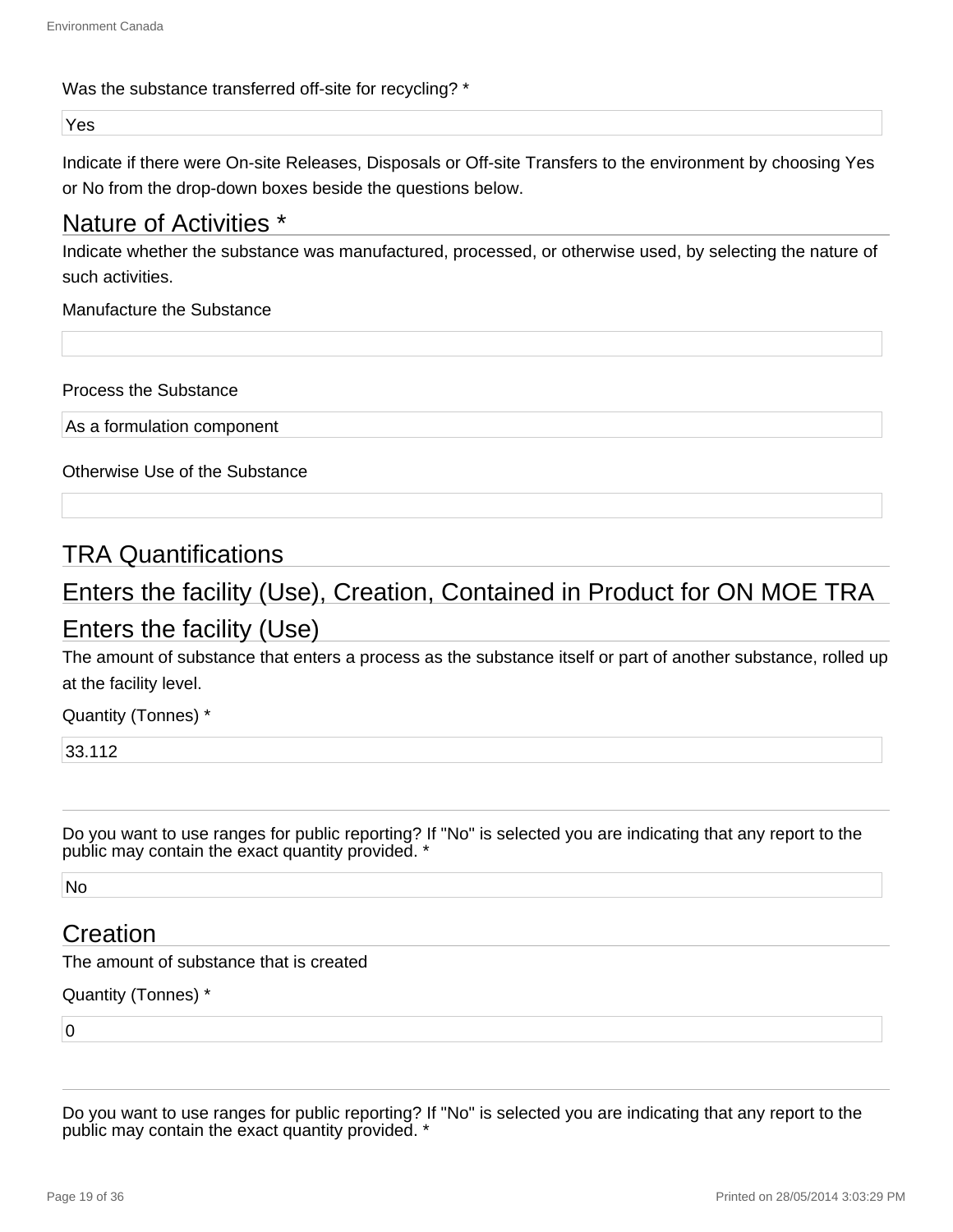#### No

#### Contained in Product

The amount of substance contained in product

Quantity (Tonnes) \*

30.828

Do you want to use ranges for public reporting? If "No" is selected you are indicating that any report to the public may contain the exact quantity provided. \*

No

#### Change in Method of Quantification

There has been a change in the method or combination of methods used to track and quantify the substance during the previous calendar year

Describe the changes \*\*

Select the reason for change: \*\*

Describe how the change impact tracking and quantification of the substance \*\*

#### Incidents out of the normal course of events

There have been incidents out of the normal course of events that occurred at the facility during the previous calendar year that affected the results of tracking/quantification of this substance.

Explain how tracking and quantifications were affected \*\*

#### Significant Process Change

There has been a significant process change at the facility during the previous calendar year.

#### On-site Releases

Click "Edit" to enter your reportable values.In order to calculate totals, you must click the "Validate" button.

#### Reasons for Changes in Quantities Released from Previous Year

Select the applicable reason or reasons \*

No significant change (i.e. < 10%) or no change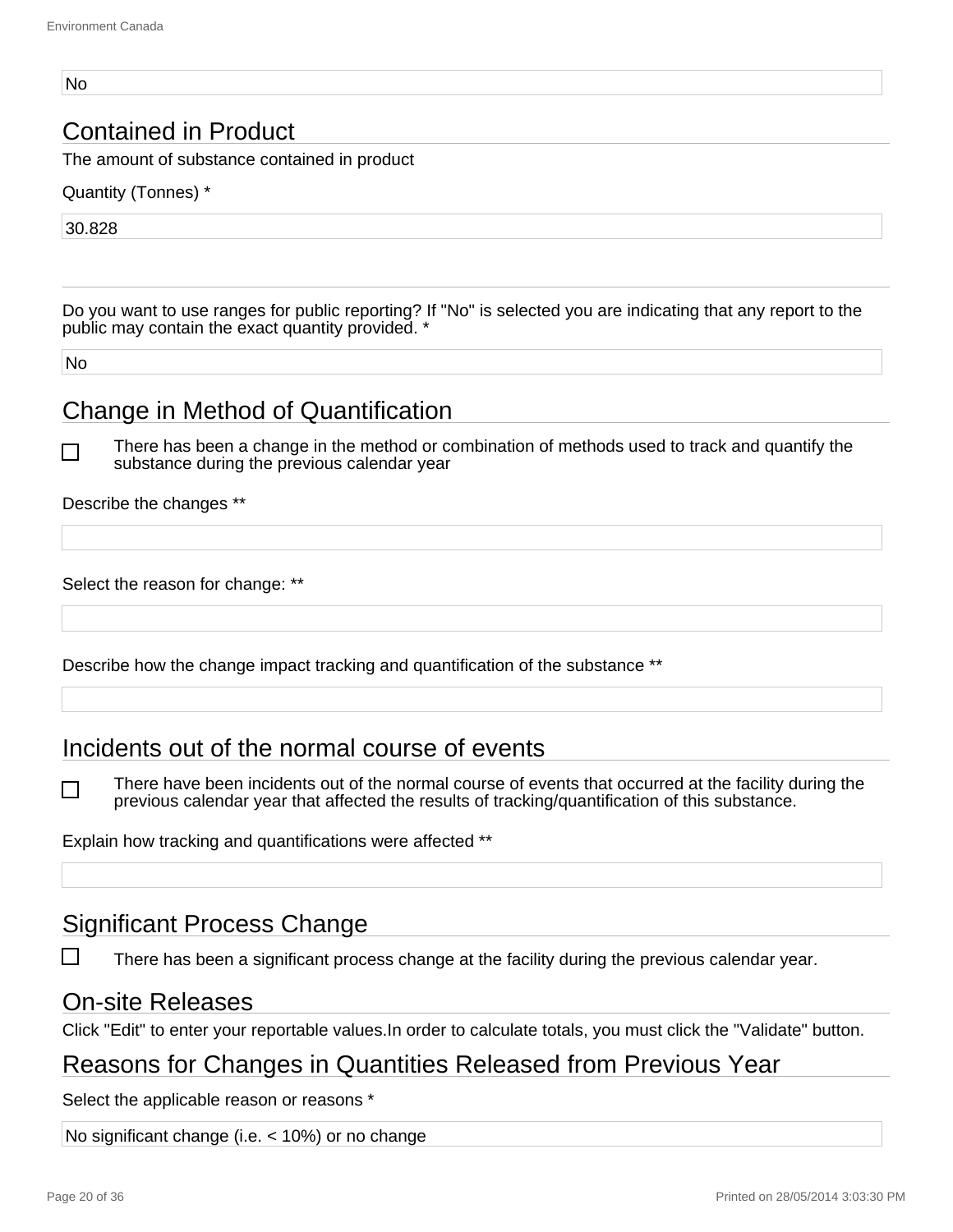#### Comments ? (On-Site Releases)

#### **Disposals**

#### Reasons Why Substance Was Disposed

Select one or more reasons

Production residues, Contaminated materials

### On-site Disposal (excluding Tailings and Waste Rock)

Click "Edit" to enter your reportable values.In order to calculate totals, you must click the "Validate" button.

### On-site Disposal

| Category                  | <b>Basis Of Estimate</b> | <b>Quantity (Tonnes)</b> |
|---------------------------|--------------------------|--------------------------|
| Landfill                  | NA - Not Applicable      |                          |
| <b>Land Treatment</b>     | NA - Not Applicable      |                          |
| Underground Injection     | NA - Not Applicable      |                          |
| Total - On-site Disposals |                          |                          |

### Off-site Disposal (excluding Tailings and Waste Rock)

#### Off-site Disposal

| Category                   | <b>Basis Of Estimate</b>  | <b>Quantity (Tonnes)</b> |
|----------------------------|---------------------------|--------------------------|
| Landfill                   | O - Engineering Estimates | 0.016                    |
| <b>Land Treatment</b>      | NA - Not Applicable       |                          |
| Underground Injection      | NA - Not Applicable       |                          |
| Storage                    | NA - Not Applicable       |                          |
| Total - Off-site Disposals |                           |                          |
| 0.016                      |                           |                          |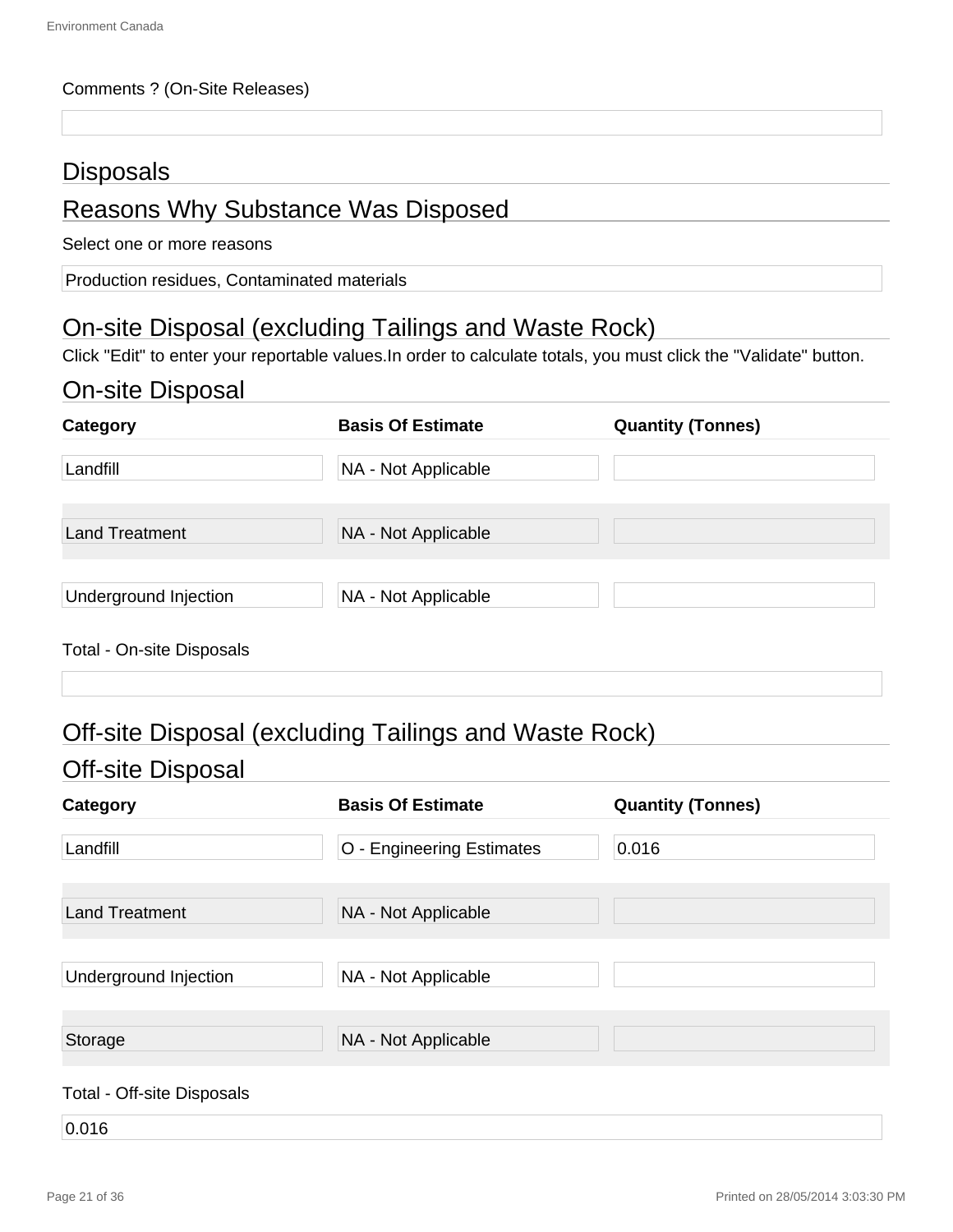### Assign Disposals / Transfers to Off-site Facilities

Choose the Basis of Estimate and enter the quantity transferred off-site for disposal in the first Quantity box. Then enter the quantity transferred to each off-site in its respective quantity field. If you need to add an offsite facility to the list, click the "+" sign to navigate to the off-site search screen. When you are finished entering all transfer quantities, click "Save and Return". Assign Disposals / Transfers to Off-site Facilities

#### Basis of Estimate for Off-sites

| Enter breakdown values for |
|----------------------------|
| Landfill                   |
| <b>Basis of Estimate</b>   |
| O - Engineering Estimates  |
| <b>Quantity (Tonnes)</b>   |
| 0.016                      |
| Off-site                   |
| <b>Waste Services Inc.</b> |
| Off-Site Name              |
| Waste Services Inc.        |
| <b>Quantity (Tonnes)</b>   |
| 0.016                      |
| Address                    |
| 3354 Navan Rd.             |
| Prov                       |
| ON                         |
| City                       |
| Navan                      |
| Country                    |
| Canada                     |

Total Assigned (must equal total reported)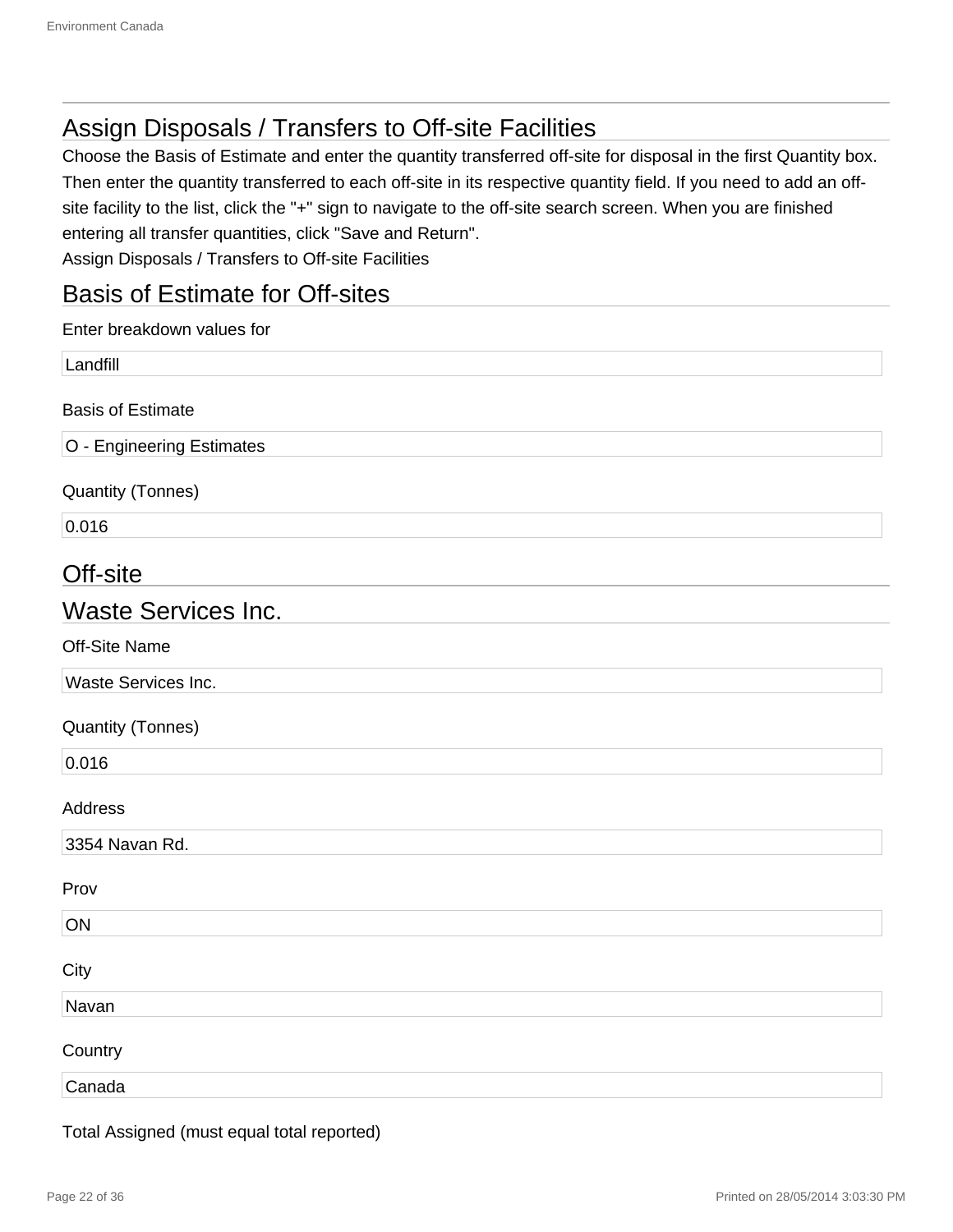#### 0.016

### Off-site Transfers (excluding Tailings and Waste Rock)

Off-site Transfers for Treatment Prior to Final Disposal

| <b>Category</b>                            | <b>Basis Of Estimate</b> | <b>Quantity (Tonnes)</b> |
|--------------------------------------------|--------------------------|--------------------------|
| <b>Physical Treatment</b>                  | NA - Not Applicable      |                          |
| <b>Chemical Treatment</b>                  | NA - Not Applicable      |                          |
| <b>Biological Treatment</b>                | NA - Not Applicable      |                          |
| Incineration / Thermal                     | NA - Not Applicable      |                          |
| <b>Municipal Sewage Treatment</b><br>Plant | NA - Not Applicable      |                          |

#### Total - Treatment Prior to Final Disposal

#### Total Quantity Disposed (All Media)

0.016

### Reasons for Changes in Quantities Disposed from Previous Year

Select the applicable reason or reasons.

No significant change (i.e. < 10%) or no change

Comments? (Disposals)

#### Recycling

#### Reasons Why Substance Was Recycled

Select one or more reasons. \*

Off-specification products, Contaminated materials, Unusable parts or discards

#### Off-site Transfers for Recycling

Click "Edit" to enter your reportable values.In order to calculate totals, you must click the "Validate" button.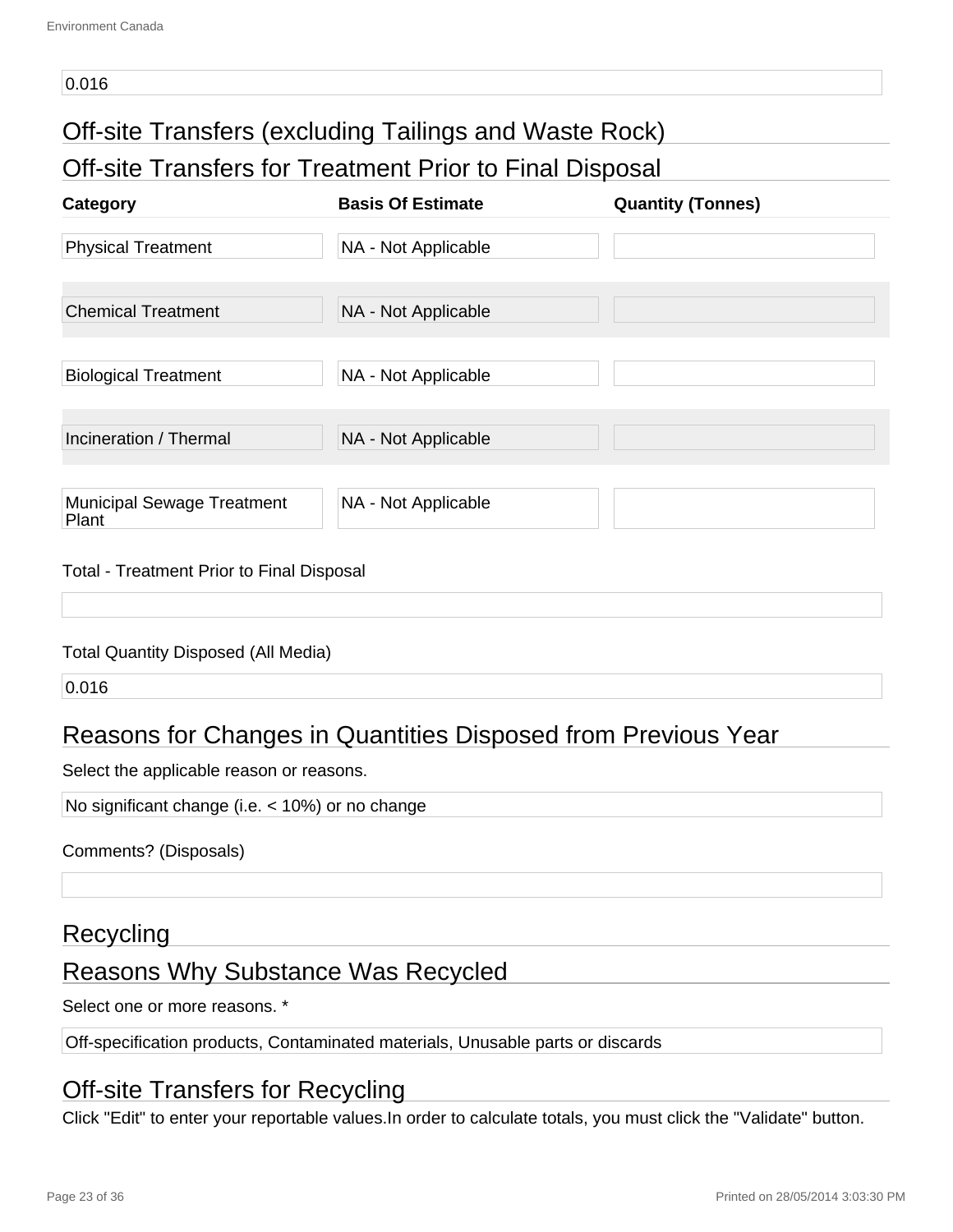### Off-site Transfers

| Category                                         | <b>Basis Of Estimate</b>  | <b>Quantity (Tonnes)</b> |
|--------------------------------------------------|---------------------------|--------------------------|
| <b>Energy Recovery</b>                           | NA - Not Applicable       |                          |
| <b>Recovery of Solvents</b>                      | NA - Not Applicable       |                          |
| Recovery of Organic Substances<br>(not solvents) | NA - Not Applicable       |                          |
| Recovery of Metals and Metal<br>Compounds        | NA - Not Applicable       |                          |
| Recovery of Inorganic Materials<br>(not metals)  | NA - Not Applicable       |                          |
| Recovery of Acids and Bases                      | NA - Not Applicable       |                          |
| <b>Recovery of Catalysts</b>                     | NA - Not Applicable       |                          |
| Recovery of Pollution Abatement<br>Residues      | NA - Not Applicable       |                          |
| Refining of Re-use of Used Oil                   | NA - Not Applicable       |                          |
| Other                                            | O - Engineering Estimates | 2.268                    |
| <b>Total Quantity Recycled</b>                   |                           |                          |
| 2.268                                            |                           |                          |

### Assign Disposals / Transfers to Off-site Facilities

Choose the Basis of Estimate and enter the quantity transferred off-site for disposal in the first Quantity box. Then enter the quantity transferred to each off-site in its respective quantity field. If you need to add an offsite facility to the list, click the "+" sign to navigate to the off-site search screen. When you are finished entering all transfer quantities, click "Save and Return".

Assign Disposals / Transfers to Off-site Facilities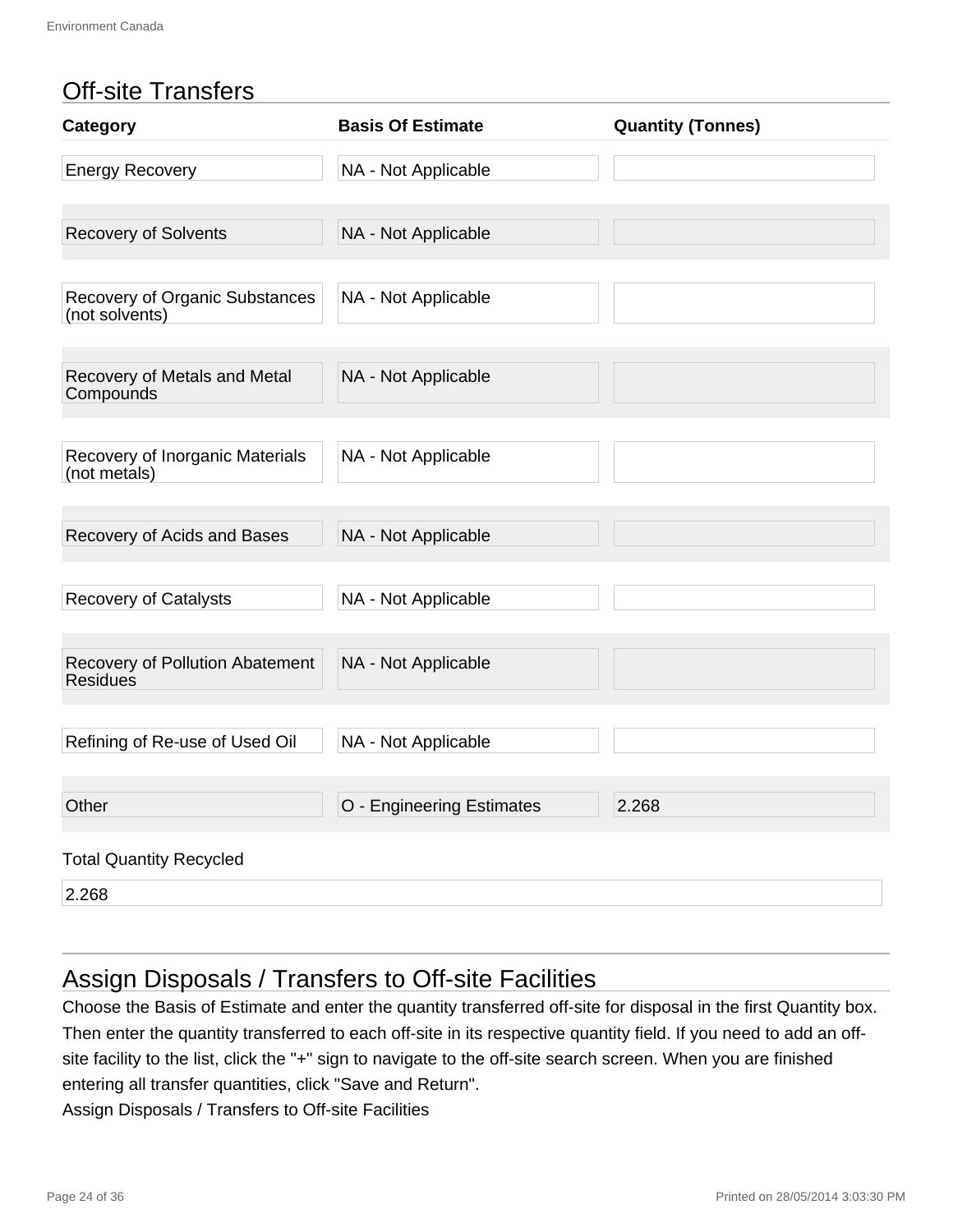### Basis of Estimate for Off-sites

## Off-site Tri-County Plastics Ltd. Tri-Smith Recycling Enter breakdown values for **Other** Basis of Estimate O - Engineering Estimates Quantity (Tonnes) 2.268 Off-Site Name Tri-County Plastics Ltd. Quantity (Tonnes) 0.242 Address 87 Prince Edward Prov **ON** City **Brighton Country** Canada Off-Site Name Tri-Smith Recycling Quantity (Tonnes)

2.026

#### Address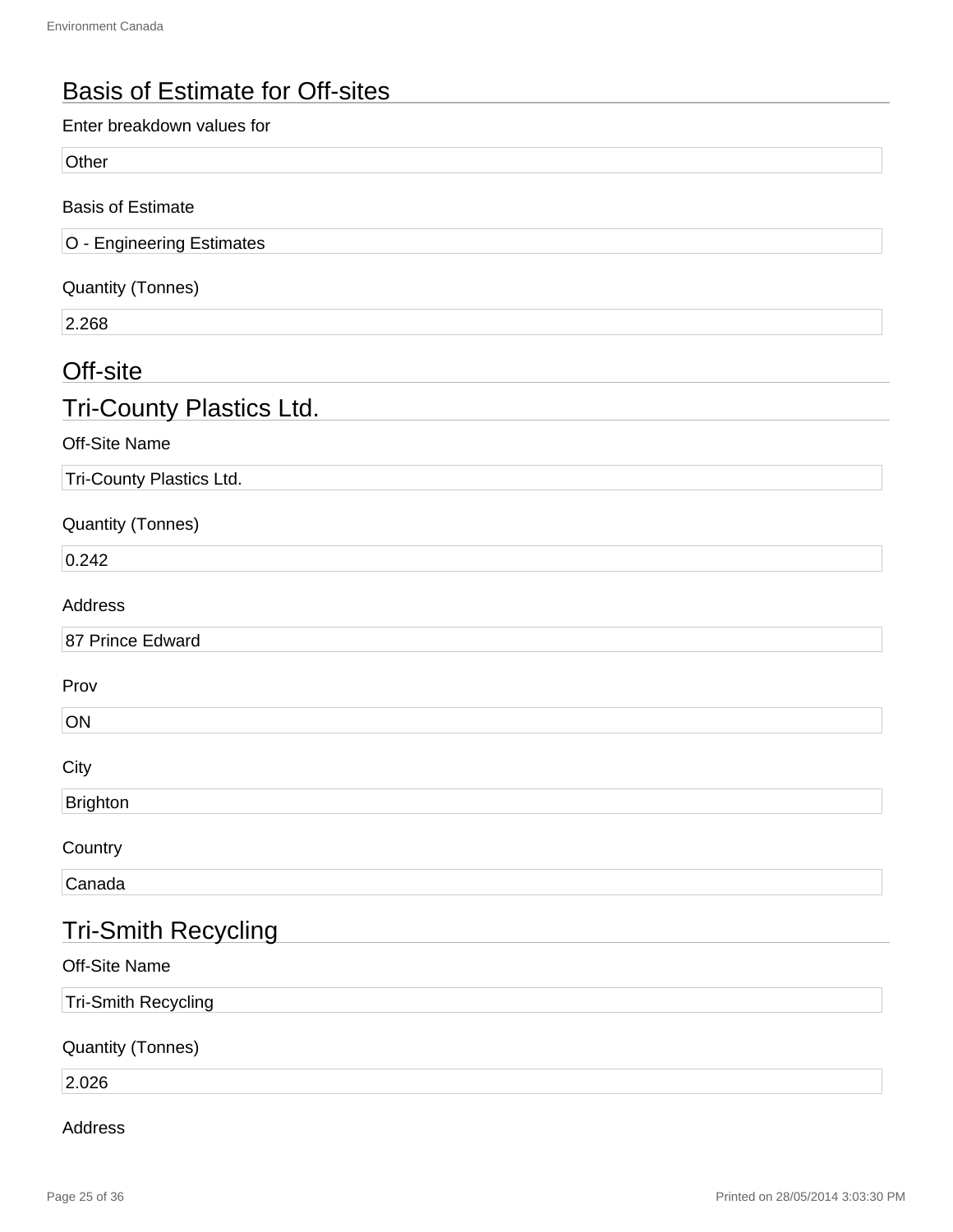| 1290 Creditstone Rd.                       |
|--------------------------------------------|
| Prov                                       |
| ON                                         |
| City                                       |
| Concord                                    |
| Country                                    |
| Canada                                     |
| Total Assigned (must equal total reported) |
| 2.268                                      |

### Reasons for Changes in Quantities Recycled from Previous Year

Select the applicable reason or reasons \*

No significant change (i.e. < 10%) or no change

| Comments? (Recycling) |  |
|-----------------------|--|
|-----------------------|--|

### Comparison Report: Enters, Creation, Contained in Product

Ensure that "Last Reported Quantity" and the "Reporting Period of the last reported quantity" reflect current year's reporting to the last year's values.If you selected the pre-population function, the exact values in your previous year's report will be inserted into the current year's template, including the comparison report. Therefore, you will be required to update all values and texts.

#### Enters the facility (Use)

### Enters the facility (Use)

| <b>Quantity (Tonnes)</b> | <b>Last Reported</b><br>Quantity<br>(Tonnes) * | <b>Reporting Period</b><br>of Last Reported<br>Quantity * | Change | % Change |
|--------------------------|------------------------------------------------|-----------------------------------------------------------|--------|----------|
| 33.112                   | 32.778                                         | 2012                                                      | 0.334  | 1.02     |
| Creation                 |                                                |                                                           |        |          |
| Creation                 |                                                |                                                           |        |          |
| <b>Quantity (Tonnes)</b> | <b>Last Reported</b><br>Quantity<br>(Tonnes) * | <b>Reporting Period</b><br>of Last Reported<br>Quantity * | Change | % Change |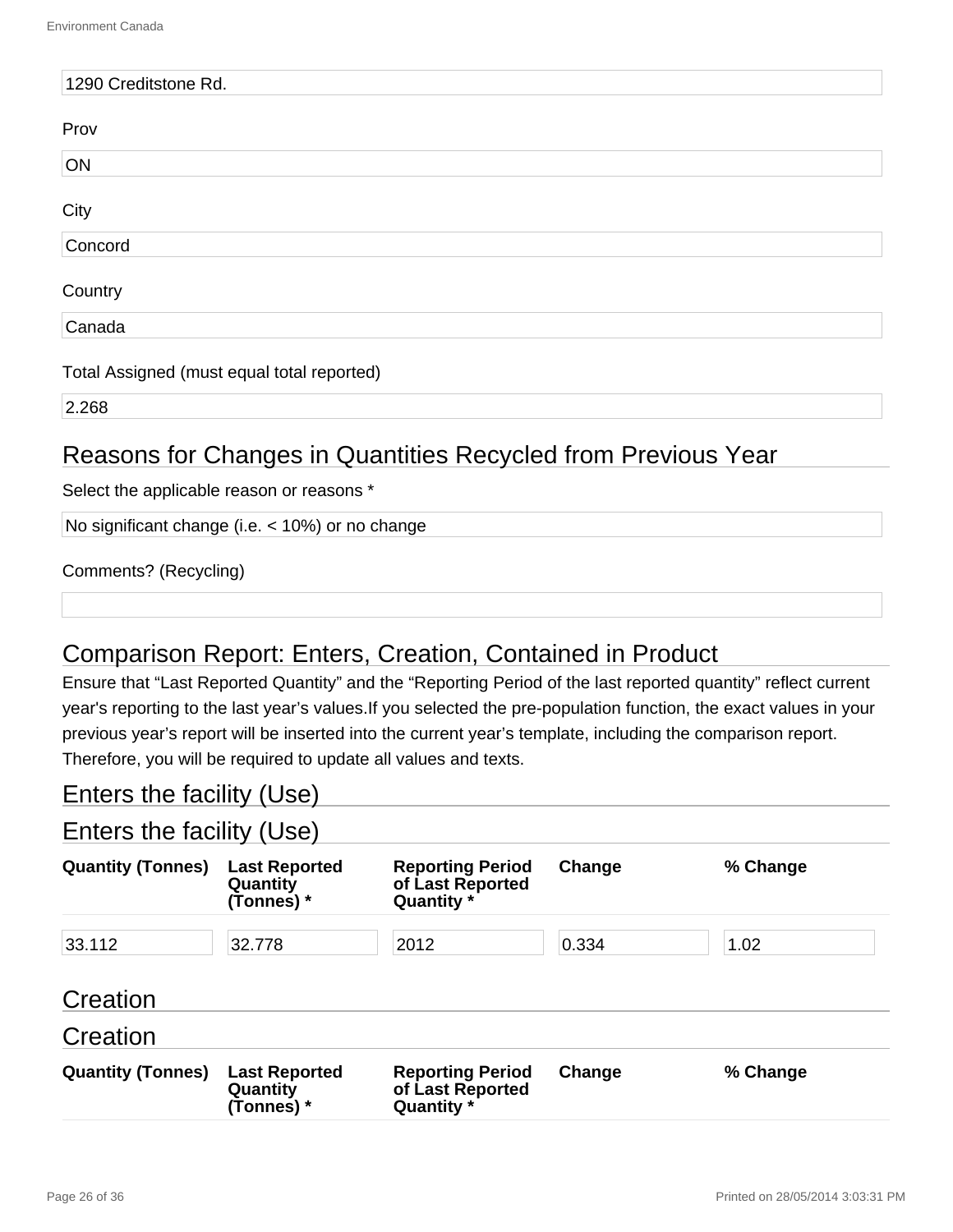| $\overline{0}$                                 | 0                                              | 2012                                                      | $\mathbf 0$ |          |  |  |
|------------------------------------------------|------------------------------------------------|-----------------------------------------------------------|-------------|----------|--|--|
| <b>Contained in Product</b>                    |                                                |                                                           |             |          |  |  |
| <b>Contained in Product</b>                    |                                                |                                                           |             |          |  |  |
| <b>Quantity (Tonnes)</b>                       | <b>Last Reported</b><br>Quantity<br>(Tonnes) * | <b>Reporting Period</b><br>of Last Reported<br>Quantity * | Change      | % Change |  |  |
| 30.828                                         | 30.453                                         | 2012                                                      | 0.375       | 1.23     |  |  |
| Reasons for Change                             |                                                |                                                           |             |          |  |  |
| Reasons for Change                             |                                                |                                                           |             |          |  |  |
| Reason(s) for Change                           |                                                |                                                           |             |          |  |  |
| No reasons - quantities approximately the same |                                                |                                                           |             |          |  |  |
| (please specify)                               |                                                |                                                           |             |          |  |  |

### Comparison Report: Disposals On-site, Off-site and Tailings and Waste

#### Rock

Ensure that "Last Reported Quantity" and the "Reporting Period of the last reported quantity" reflect current year's reporting to the last year's values.If you selected the pre-population function, the exact values in your previous year's report will be inserted into the current year's template, including the comparison report. Therefore, you will be required to update all values and texts.

#### Total On-site Disposals

#### Total On-site Disposals

| <b>Quantity (Tonnes)</b>        | <b>Last Reported</b><br>Quantity<br>(Tonnes) * | <b>Reporting Period</b><br>of Last Reported<br>Quantity * | Change   | % Change |
|---------------------------------|------------------------------------------------|-----------------------------------------------------------|----------|----------|
| $\overline{0}$                  | 0                                              | 2012                                                      | 0        |          |
| <b>Total Off-site Disposals</b> |                                                |                                                           |          |          |
| <b>Total Off-site Disposals</b> |                                                |                                                           |          |          |
| <b>Quantity (Tonnes)</b>        | <b>Last Reported</b><br>Quantity<br>(Tonnes) * | <b>Reporting Period</b><br>of Last Reported<br>Quantity * | Change   | % Change |
| 0.016                           | 0.017                                          | 2012                                                      | $-0.001$ | $-5.88$  |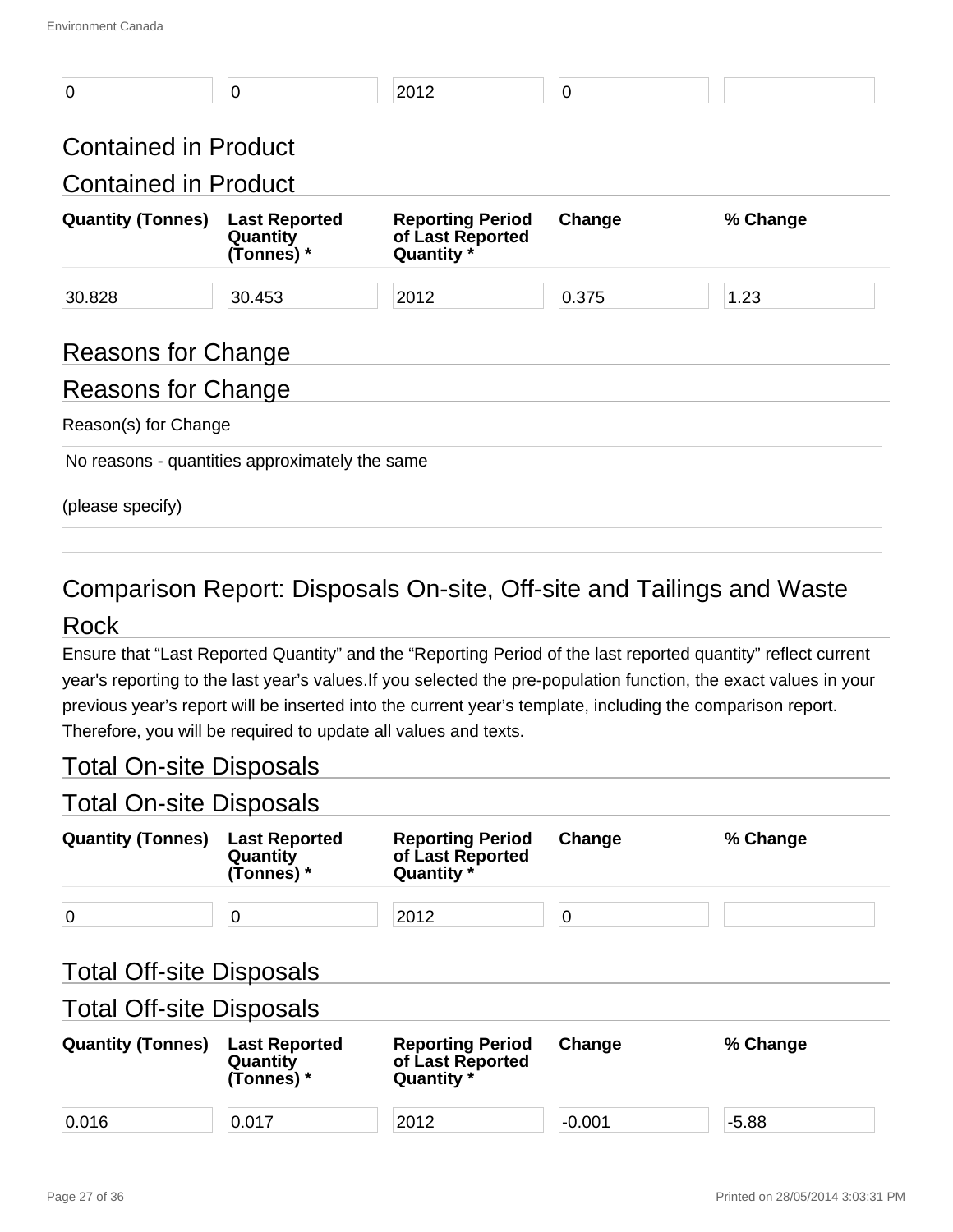|                           |                                                | Total Off-site transfer for treatment Prior to Final Disposal |                |          |
|---------------------------|------------------------------------------------|---------------------------------------------------------------|----------------|----------|
|                           |                                                | Total Off-site transfer for treatment Prior to Final Disposal |                |          |
| <b>Quantity (Tonnes)</b>  | <b>Last Reported</b><br>Quantity<br>(Tonnes) * | <b>Reporting Period</b><br>of Last Reported<br>Quantity *     | Change         | % Change |
| $\overline{0}$            | $\mathbf 0$                                    | 2012                                                          | $\overline{0}$ |          |
|                           |                                                | <b>Total On-site Disposal of Tailings and Waste Rock</b>      |                |          |
|                           |                                                | <b>Total On-site Disposal of Tailings and Waste Rock</b>      |                |          |
| <b>Quantity (Tonnes)</b>  | <b>Last Reported</b><br>Quantity<br>(Tonnes) * | <b>Reporting Period</b><br>of Last Reported<br>Quantity *     | Change         | % Change |
| $\overline{0}$            | $\mathbf 0$                                    | 2012                                                          | $\overline{0}$ |          |
|                           |                                                | <b>Total Off-site Disposal of Tailings and Waste Rock</b>     |                |          |
|                           |                                                | Total Off-site Disposal of Tailings and Waste Rock            |                |          |
| <b>Quantity (Tonnes)</b>  | <b>Last Reported</b><br>Quantity<br>(Tonnes) * | <b>Reporting Period</b><br>of Last Reported<br>Quantity *     | Change         | % Change |
| $\overline{0}$            | $\overline{0}$                                 | 2012                                                          | $\overline{0}$ |          |
| <b>Reasons for Change</b> |                                                |                                                               |                |          |
| Reasons for Change        |                                                |                                                               |                |          |
| Reason(s) for Change      |                                                |                                                               |                |          |
|                           | No reasons - quantities approximately the same |                                                               |                |          |
| (please specify)          |                                                |                                                               |                |          |

### Comparison Report: Transfers off-site for Recycling

Ensure that "Last Reported Quantity" and the "Reporting Period of the last reported quantity" reflect current year's reporting to the last year's values.If you selected the pre-population function, the exact values in your previous year's report will be inserted into the current year's template, including the comparison report. Therefore, you will be required to update all values and texts.

#### Total off-site Transfers for Recycling

#### Total off-site Transfers for Recycling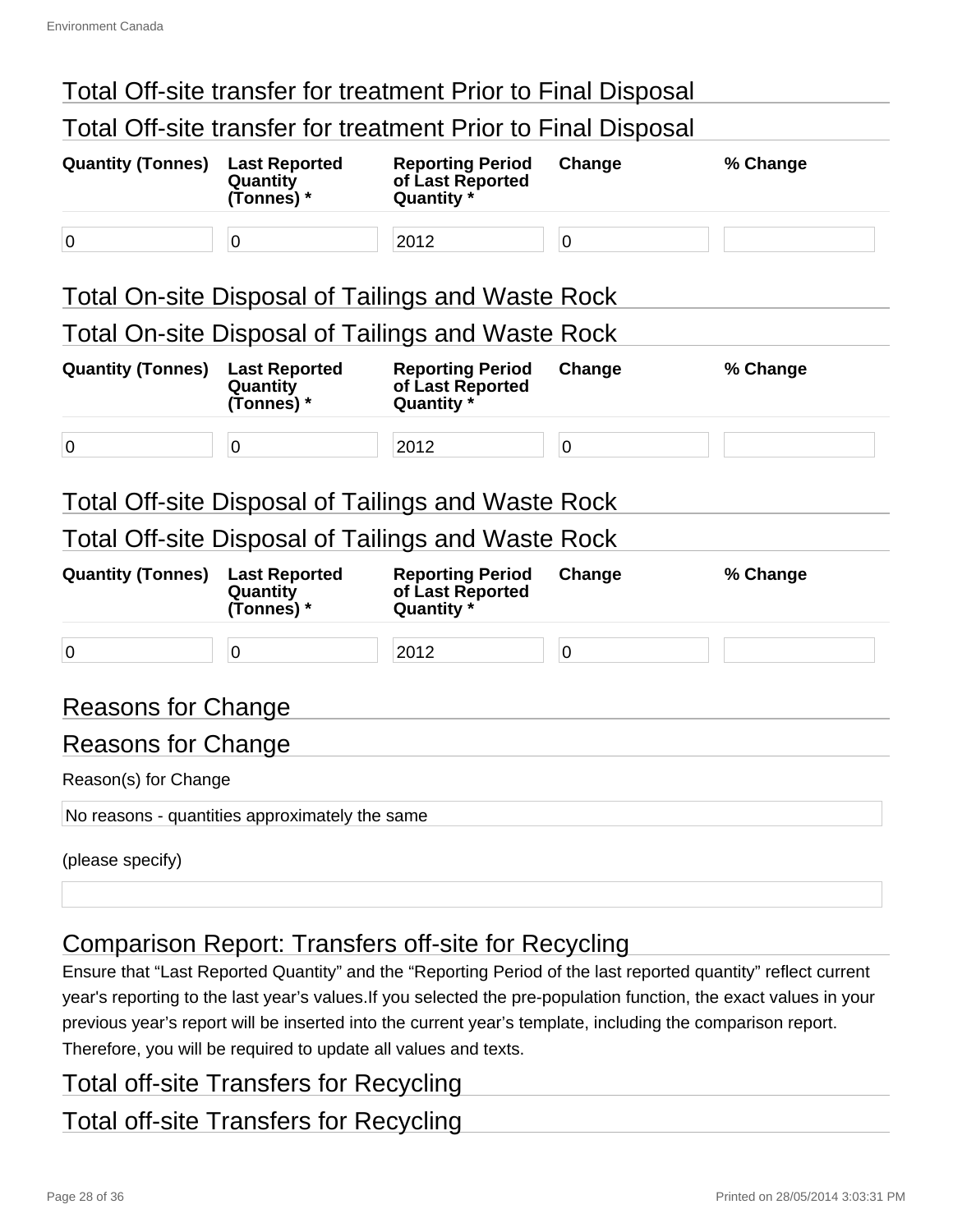| <b>Quantity (Tonnes)</b> | <b>Last Reported</b><br>Quantity<br>(Tonnes) * | <b>Reporting Period</b><br>of Last Reported<br>Quantity * | Change   | % Change |
|--------------------------|------------------------------------------------|-----------------------------------------------------------|----------|----------|
| 2.268                    | 2.309                                          | 2012                                                      | $-0.041$ | $-1.78$  |
| Reasons for Change       |                                                |                                                           |          |          |

#### Reasons for Change

#### Reason(s) for Change

No reasons - quantities approximately the same

(please specify)

#### NA - 06, Copper (and its compounds)

NA - 06, Copper (and its compounds)

#### Substance Reporting Status

#### Applicable Programs

NPRI - Does this substance meet the criteria specified in the Canada Gazette notice? Selecting "No" indicates voluntary reporting of this substance to the NPRI. \*

Yes

ON MOE TRA - Does this substance meet the criteria specified in the Ontario Regulation 455/09 under the TRA? Selecting "No" indicates voluntary reporting of this substance to the ON MOE. \*

Yes

Is this considered the first report for this substance to the ON MOE TRA? (Please select "Help" for further clarification) \*

No

Would you like to create an exit record for this ON MOE TRA substance? \*

No

Comments

General Information about the Substance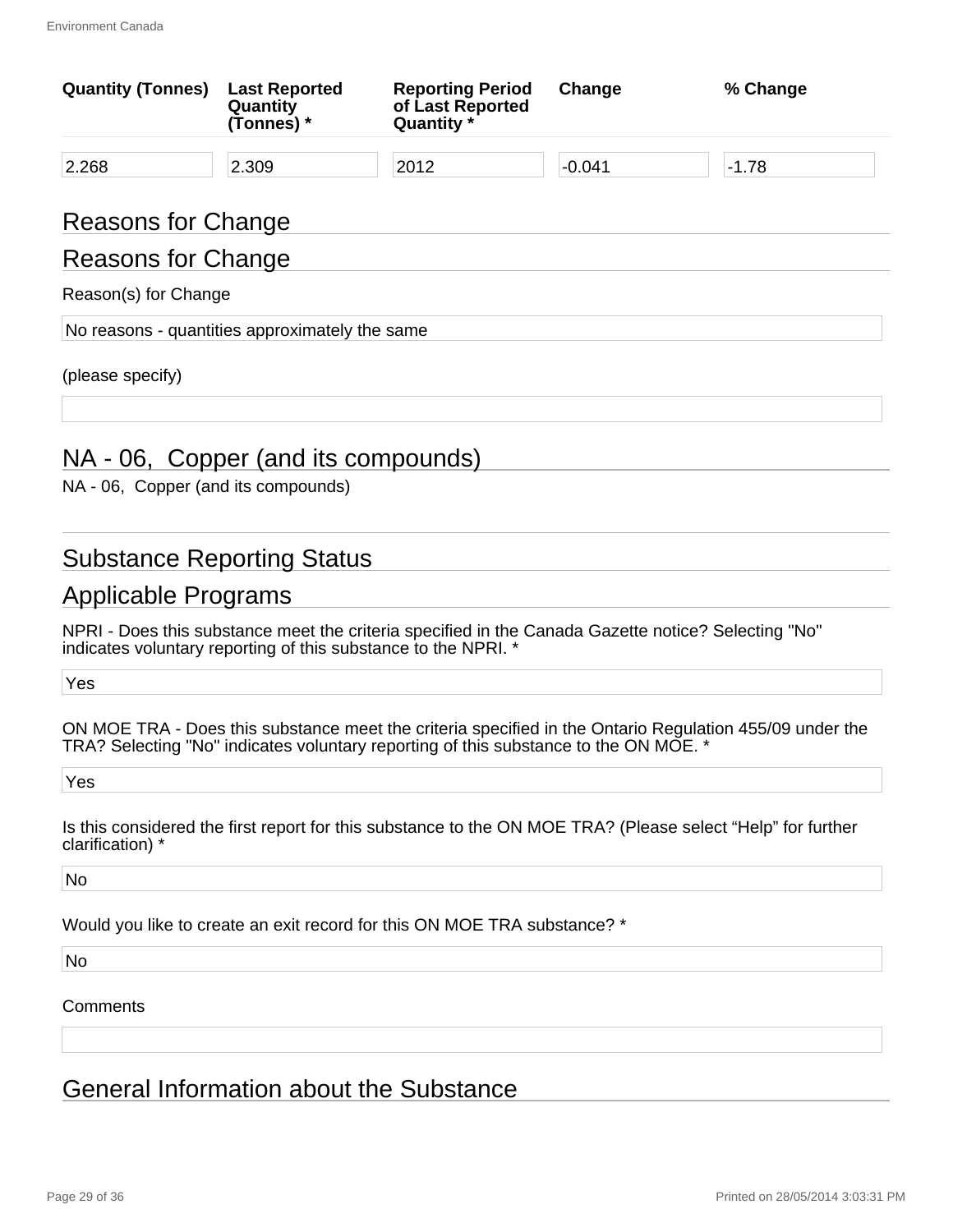### Releases and Transfers of the Substance

#### Releases and Transfers of the Substance

Was the substance released on-site? \*

#### No

П

If the substance was released on-site and the total quantity released was less than one tonne, select the check-box below

The substance will be reported as the sum of releases to all media (total of 1 tonne or less).

### Disposals and Off-site Transfers for Recycling

Was the substance disposed of (on-site or off-site), or transferred for treatment prior to final disposal? \*

No

Is the facility required to report on disposals of tailings and waste rock for the selected reporting period? \*

No

Was the substance transferred off-site for recycling? \*

Yes

Indicate if there were On-site Releases, Disposals or Off-site Transfers to the environment by choosing Yes or No from the drop-down boxes beside the questions below.

#### Nature of Activities \*

Indicate whether the substance was manufactured, processed, or otherwise used, by selecting the nature of such activities.

Manufacture the Substance

Process the Substance

As an article component

Otherwise Use of the Substance

#### TRA Quantifications

### Enters the facility (Use), Creation, Contained in Product for ON MOE TRA Enters the facility (Use)

The amount of substance that enters a process as the substance itself or part of another substance, rolled up at the facility level.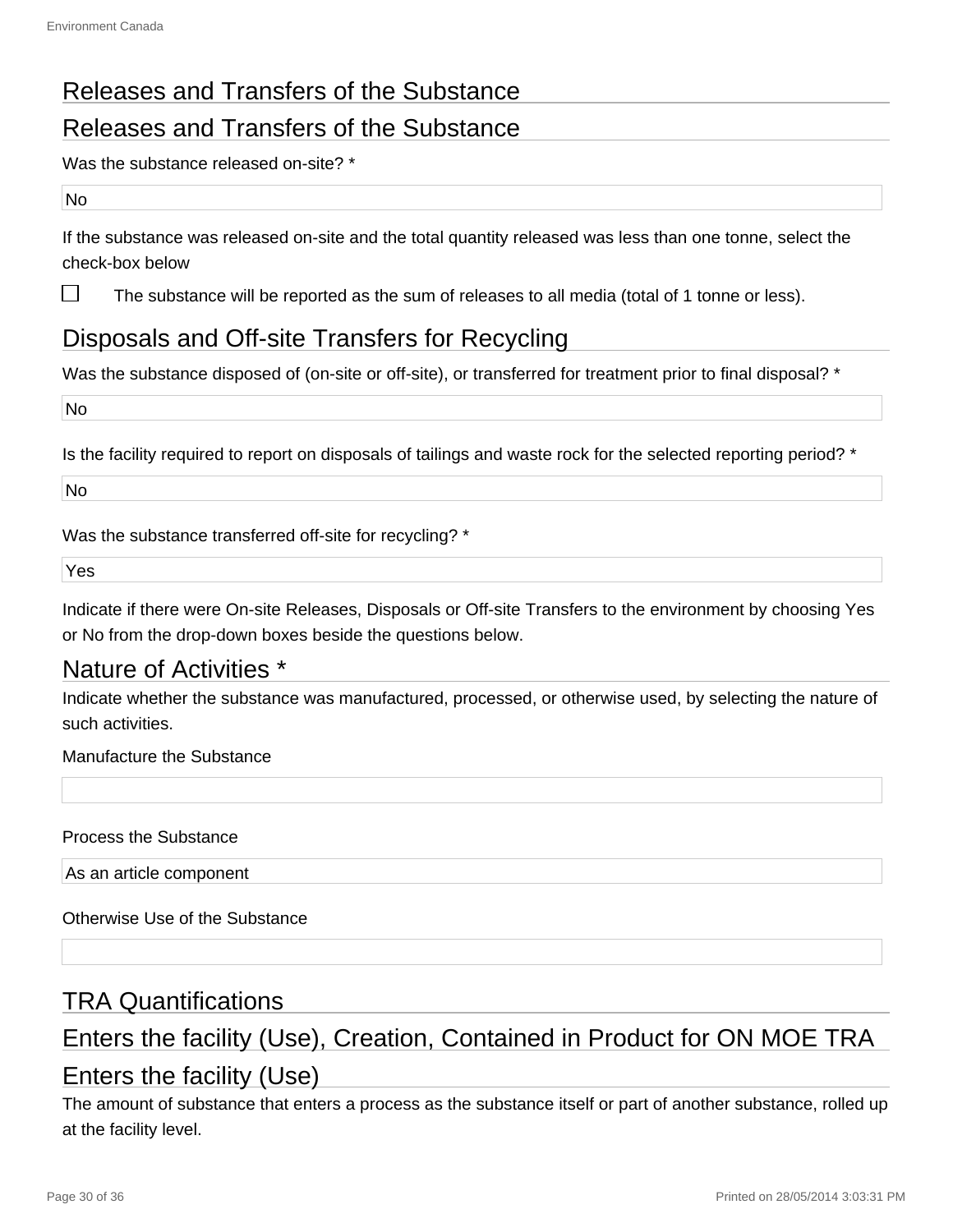#### Quantity (Tonnes) \*

3116

Do you want to use ranges for public reporting? If "No" is selected you are indicating that any report to the public may contain the exact quantity provided. \*

No

#### **Creation**

The amount of substance that is created

Quantity (Tonnes) \*

 $\overline{0}$ 

Do you want to use ranges for public reporting? If "No" is selected you are indicating that any report to the public may contain the exact quantity provided. \*

No

#### Contained in Product

The amount of substance contained in product

Quantity (Tonnes) \*

2885

Do you want to use ranges for public reporting? If "No" is selected you are indicating that any report to the public may contain the exact quantity provided. \*

No

l 1

#### Change in Method of Quantification

There has been a change in the method or combination of methods used to track and quantify the substance during the previous calendar year

Describe the changes \*\*

Select the reason for change: \*\*

Describe how the change impact tracking and quantification of the substance \*\*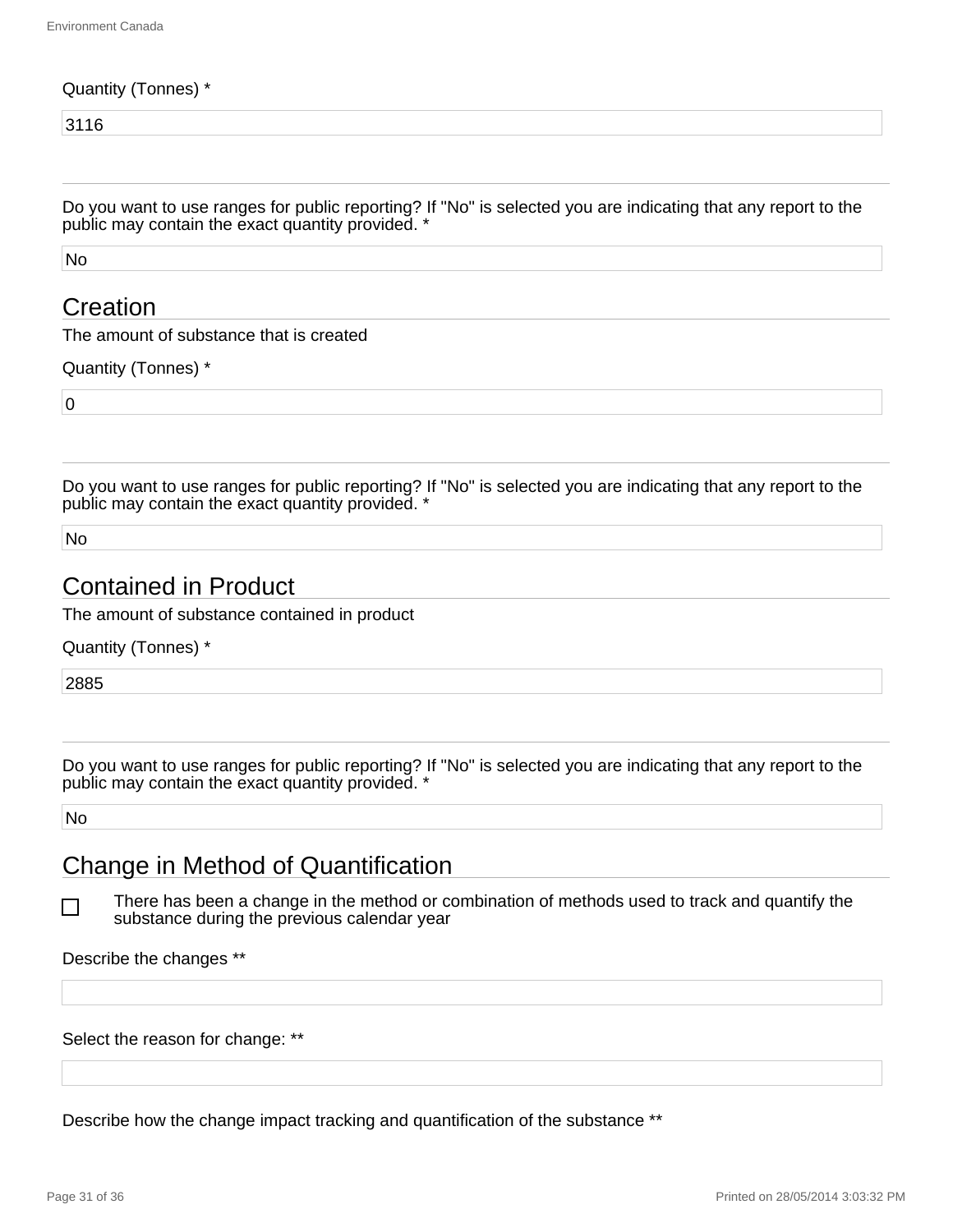#### Incidents out of the normal course of events

There have been incidents out of the normal course of events that occurred at the facility during the previous calendar year that affected the results of tracking/quantification of this substance.

Explain how tracking and quantifications were affected \*\*

#### Significant Process Change

There has been a significant process change at the facility during the previous calendar year.

#### On-site Releases

Click "Edit" to enter your reportable values.In order to calculate totals, you must click the "Validate" button.

#### Reasons for Changes in Quantities Released from Previous Year

Select the applicable reason or reasons \*

No significant change (i.e. < 10%) or no change

Comments ? (On-Site Releases)

#### **Disposals**

#### Reasons for Changes in Quantities Disposed from Previous Year

Select the applicable reason or reasons.

No significant change (i.e. < 10%) or no change

Comments? (Disposals)

#### **Recycling**

#### Reasons Why Substance Was Recycled

Select one or more reasons. \*

Off-specification products, Contaminated materials, Unusable parts or discards

#### Off-site Transfers for Recycling

Click "Edit" to enter your reportable values.In order to calculate totals, you must click the "Validate" button.

#### Off-site Transfers

**Category Basis Of Estimate Quantity (Tonnes)**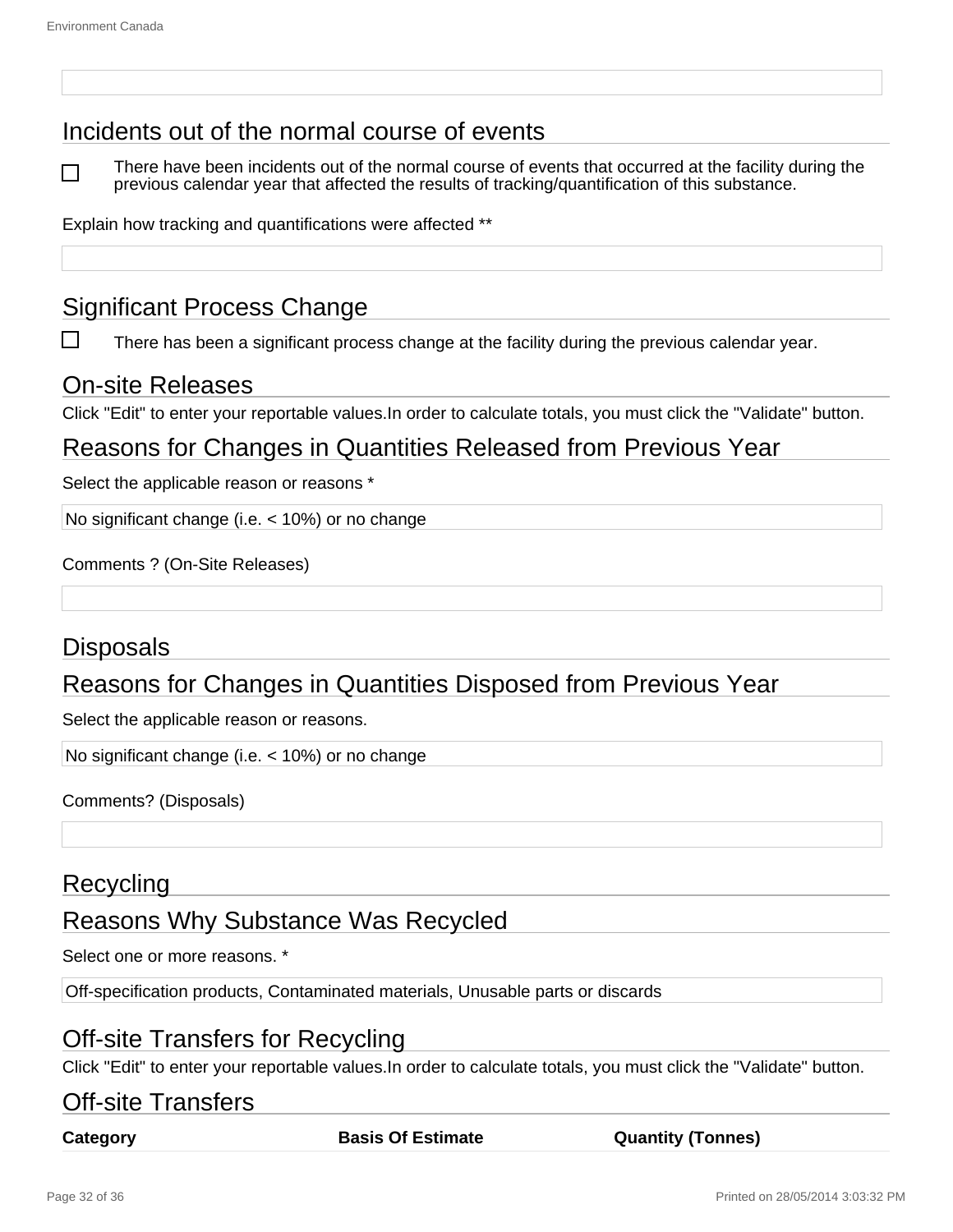| <b>Energy Recovery</b>                           | NA - Not Applicable       |     |
|--------------------------------------------------|---------------------------|-----|
|                                                  |                           |     |
| <b>Recovery of Solvents</b>                      | NA - Not Applicable       |     |
|                                                  |                           |     |
| Recovery of Organic Substances<br>(not solvents) | NA - Not Applicable       |     |
|                                                  |                           |     |
| Recovery of Metals and Metal<br>Compounds        | O - Engineering Estimates | 231 |
|                                                  |                           |     |
| Recovery of Inorganic Materials<br>(not metals)  | NA - Not Applicable       |     |
|                                                  |                           |     |
| Recovery of Acids and Bases                      | NA - Not Applicable       |     |
|                                                  |                           |     |
| <b>Recovery of Catalysts</b>                     | NA - Not Applicable       |     |
| Recovery of Pollution Abatement                  | NA - Not Applicable       |     |
| <b>Residues</b>                                  |                           |     |
|                                                  |                           |     |
| Refining of Re-use of Used Oil                   | NA - Not Applicable       |     |
| Other                                            |                           |     |
|                                                  | NA - Not Applicable       |     |
| <b>Total Quantity Recycled</b>                   |                           |     |
| 231                                              |                           |     |

### Assign Disposals / Transfers to Off-site Facilities

Choose the Basis of Estimate and enter the quantity transferred off-site for disposal in the first Quantity box. Then enter the quantity transferred to each off-site in its respective quantity field. If you need to add an offsite facility to the list, click the "+" sign to navigate to the off-site search screen. When you are finished entering all transfer quantities, click "Save and Return".

Assign Disposals / Transfers to Off-site Facilities

#### Basis of Estimate for Off-sites

Enter breakdown values for

Recovery of Metals and Metal Compounds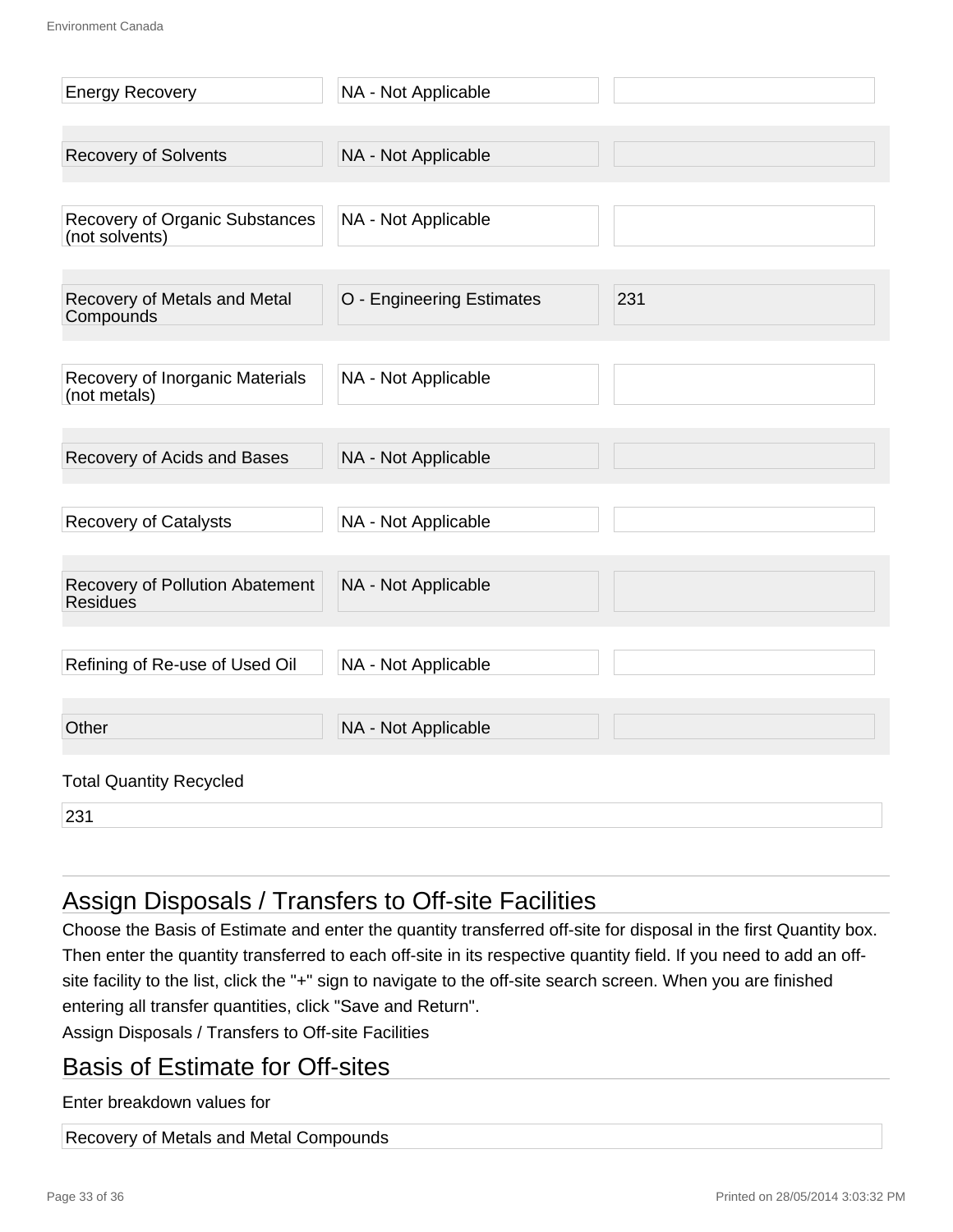| <b>Basis of Estimate</b>                                             |
|----------------------------------------------------------------------|
| O - Engineering Estimates                                            |
| <b>Quantity (Tonnes)</b>                                             |
| 231                                                                  |
| Off-site                                                             |
| <b>Tri-Smith Recycling</b>                                           |
| Off-Site Name                                                        |
| <b>Tri-Smith Recycling</b>                                           |
| <b>Quantity (Tonnes)</b>                                             |
| 231                                                                  |
| Address                                                              |
| 1290 Creditstone Rd.                                                 |
| Prov                                                                 |
| ON                                                                   |
| City                                                                 |
| Concord                                                              |
| Country                                                              |
| Canada                                                               |
| Total Assigned (must equal total reported)                           |
| 231                                                                  |
| <b>Reasons for Changes in Quantities Recycled from Previous Year</b> |

Select the applicable reason or reasons \*

No significant change (i.e. < 10%) or no change

#### Comments? (Recycling)

### Comparison Report: Enters, Creation, Contained in Product

Ensure that "Last Reported Quantity" and the "Reporting Period of the last reported quantity" reflect current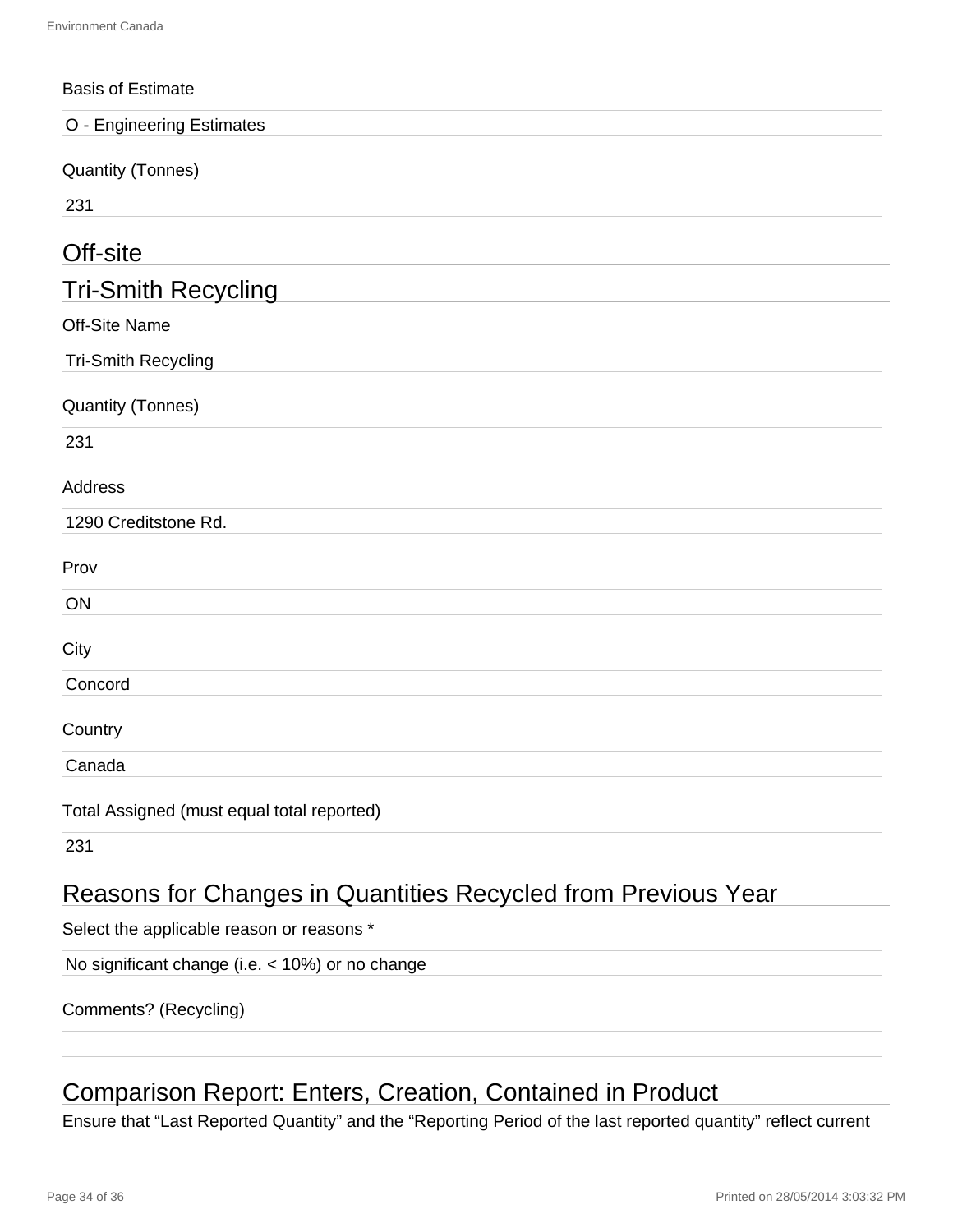year's reporting to the last year's values.If you selected the pre-population function, the exact values in your previous year's report will be inserted into the current year's template, including the comparison report. Therefore, you will be required to update all values and texts.

#### Enters the facility (Use)

| Enters the facility (Use)                                  |                                                |                                                           |           |          |
|------------------------------------------------------------|------------------------------------------------|-----------------------------------------------------------|-----------|----------|
| <b>Quantity (Tonnes)</b>                                   | <b>Last Reported</b><br>Quantity<br>(Tonnes) * | <b>Reporting Period</b><br>of Last Reported<br>Quantity * | Change    | % Change |
| 3116                                                       | 3379                                           | 2012                                                      | $-263$    | $-7.78$  |
| Creation                                                   |                                                |                                                           |           |          |
| Creation                                                   |                                                |                                                           |           |          |
| <b>Quantity (Tonnes)</b>                                   | <b>Last Reported</b><br>Quantity<br>(Tonnes) * | <b>Reporting Period</b><br>of Last Reported<br>Quantity * | Change    | % Change |
| $\mathbf 0$                                                | $\mathbf 0$                                    | 2012                                                      | $\pmb{0}$ |          |
| <b>Contained in Product</b><br><b>Contained in Product</b> |                                                |                                                           |           |          |
| <b>Quantity (Tonnes)</b>                                   | <b>Last Reported</b><br>Quantity<br>(Tonnes) * | <b>Reporting Period</b><br>of Last Reported<br>Quantity * | Change    | % Change |
| 2885                                                       | 3135                                           | 2012                                                      | $-250$    | $-7.97$  |
| <b>Reasons for Change</b>                                  |                                                |                                                           |           |          |
| <b>Reasons for Change</b>                                  |                                                |                                                           |           |          |
| Reason(s) for Change                                       |                                                |                                                           |           |          |
|                                                            | No reasons - quantities approximately the same |                                                           |           |          |
| (please specify)                                           |                                                |                                                           |           |          |

### Comparison Report: Transfers off-site for Recycling

Ensure that "Last Reported Quantity" and the "Reporting Period of the last reported quantity" reflect current year's reporting to the last year's values.If you selected the pre-population function, the exact values in your previous year's report will be inserted into the current year's template, including the comparison report. Therefore, you will be required to update all values and texts.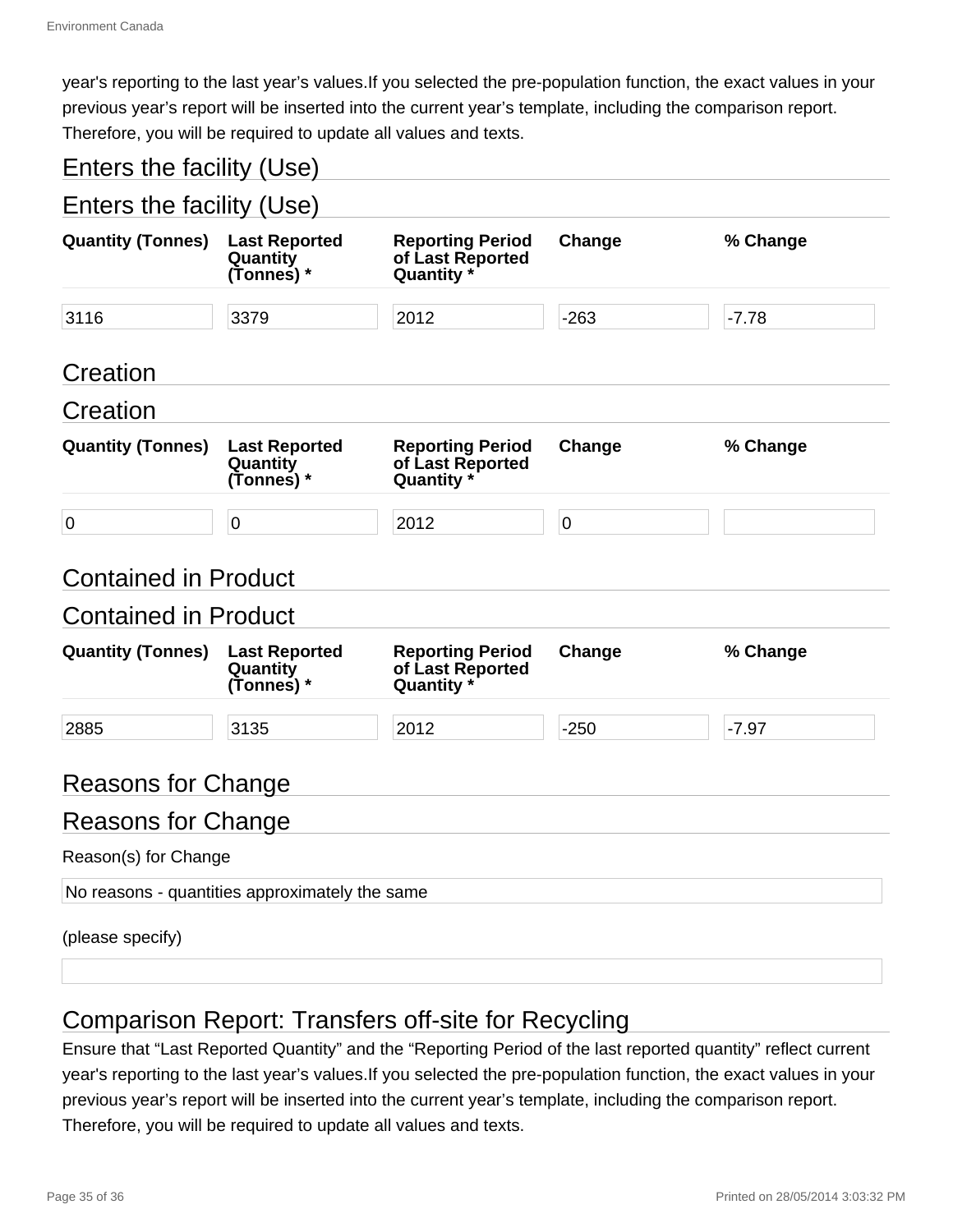## Total off-site Transfers for Recycling

### Total off-site Transfers for Recycling

| <b>Quantity (Tonnes)</b>                       | <b>Last Reported</b><br>Quantity<br>(Tonnes) * | <b>Reporting Period</b><br>of Last Reported<br>Quantity * | Change | % Change |  |  |
|------------------------------------------------|------------------------------------------------|-----------------------------------------------------------|--------|----------|--|--|
| 231                                            | 244                                            | 2012                                                      | $-13$  | $-5.33$  |  |  |
| <b>Reasons for Change</b>                      |                                                |                                                           |        |          |  |  |
| Reasons for Change                             |                                                |                                                           |        |          |  |  |
| Reason(s) for Change                           |                                                |                                                           |        |          |  |  |
| No reasons - quantities approximately the same |                                                |                                                           |        |          |  |  |
| (please specify)                               |                                                |                                                           |        |          |  |  |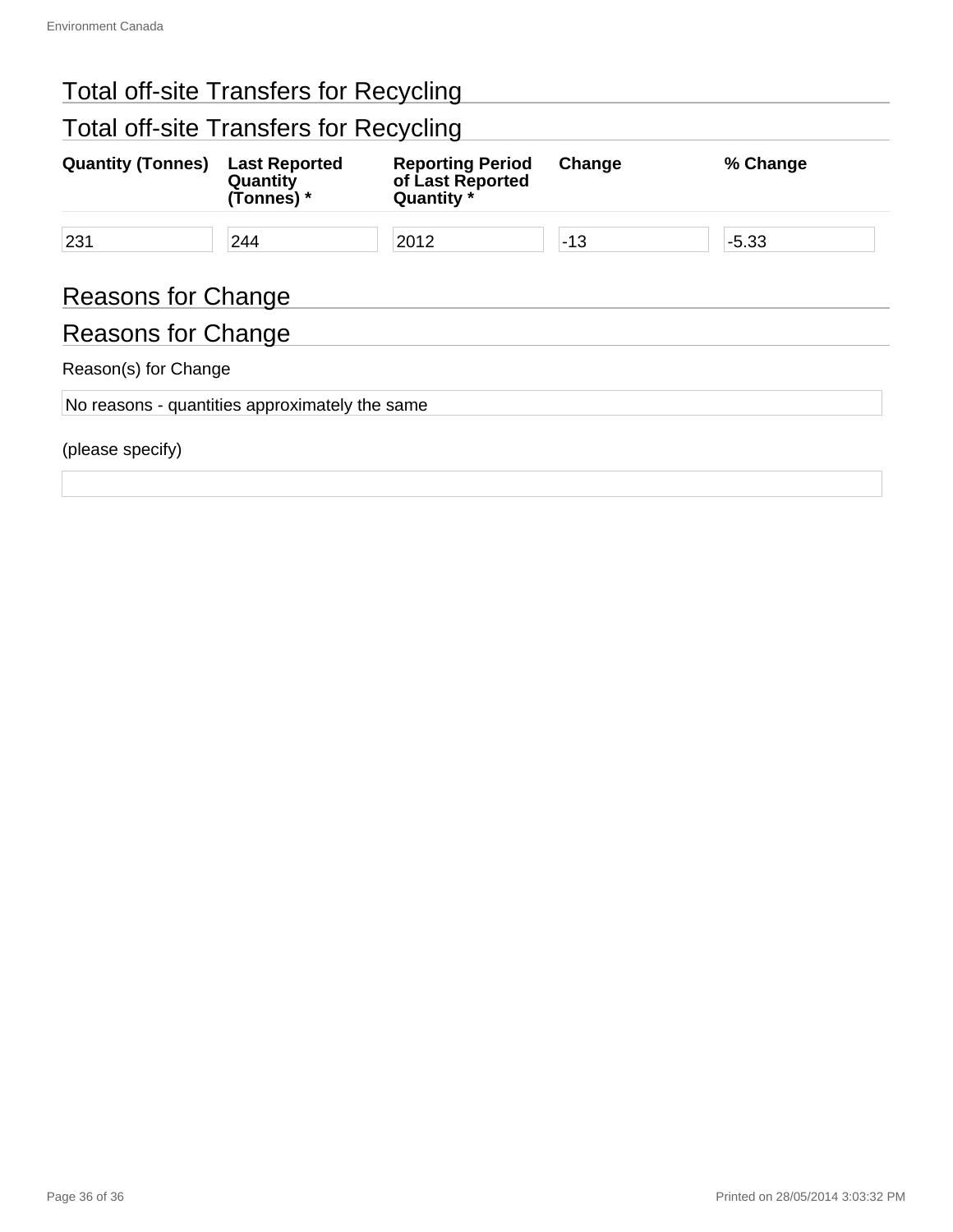# Report Submission and Electronic Certification

NPRI - Electronic Statement of Certification

Specify the language of correspondence

English

Comments (optional)

I hereby certify that I have exercised due diligence to ensure that the submitted information is true and complete. The amounts and values for the facility(ies) identified below are accurate, based on reasonable estimates using available data. The data for the facility(ies) that I represent are hereby submitted to the programs identified below using the Single Window Reporting Application.

I also acknowledge that the data will be made public.

Note: Only the person identified as the Certifying Official or the authorized delegate should submit the report(s) identified below.

Company Name

Domtech Inc.

Certifying Official (or authorized delegate)

Tim Bannon

Report Submitted by

Tim Bannon

I, the Certifying Official or authorized delegate, agree with the statements above and acknowledge that by pressing the "Submit Report(s)" button, I am electronically certifying and submitting the facility report(s) for the identified company to its affiliated programs.

#### ON MOE TRA - Electronic Certification Statement

#### Annual Report Certification Statement

| <b>TRA Substance List</b> |                               |
|---------------------------|-------------------------------|
| <b>CAS RN</b>             | <b>Substance Name</b>         |
| 85-68-7                   | <b>Butyl benzyl phthalate</b> |
| NA - 01                   | Antimony (and its compounds)  |
| NA - 06                   | Copper (and its compounds)    |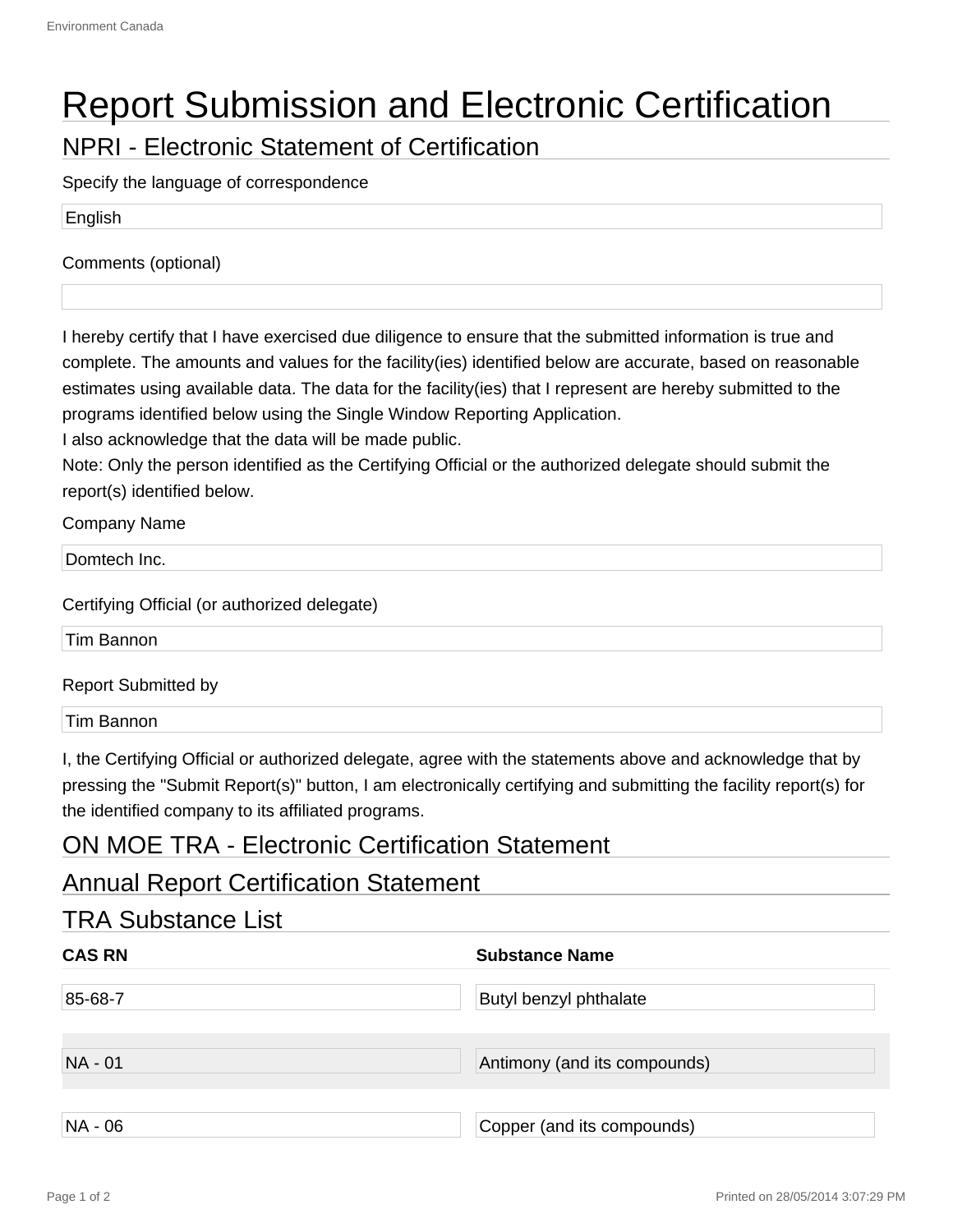#### Company Name

Domtech Inc.

#### Highest Ranking Employee

Tim Bannon

#### Report Submitted by

Tim Bannon

I, the highest ranking employee, agree with the certification statement(s) above and acknowledge that by checking the box I am electronically signing the statement(s). I also acknowledge that by pressing the 'Submit Report(s)' button I am submitting the facility record(s)/report(s) for the identified facility to the Director under the Toxics Reduction Act, 2009. I also acknowledge that the Toxics Reduction Act, 2009 and Ontario Regulation 455/09 provide the authority to the Director under the Act to make certain information as specified in subsection 27(5) of Ontario Regulation 455/09 available to the public.

#### Submitted Report

| <b>Period</b> | <b>Submission</b><br>Date | <b>Facility Name</b>   | <b>Province</b> | Citv    | <b>Programs</b>     |
|---------------|---------------------------|------------------------|-----------------|---------|---------------------|
| 2013          | 28/05/2014                | <b>DOMTECH</b><br>INC. | Ontario         | Trenton | NPRI, ON MOE<br>TRA |

Note: If there is a change in the contact information for the facility, a change in the owner or operator of the facility, if operations at the facility are terminated, or if information submitted for any previous year was mistaken or inaccurate, please update this information through SWIM or by contacting the National Pollutant Release Inventory directly.